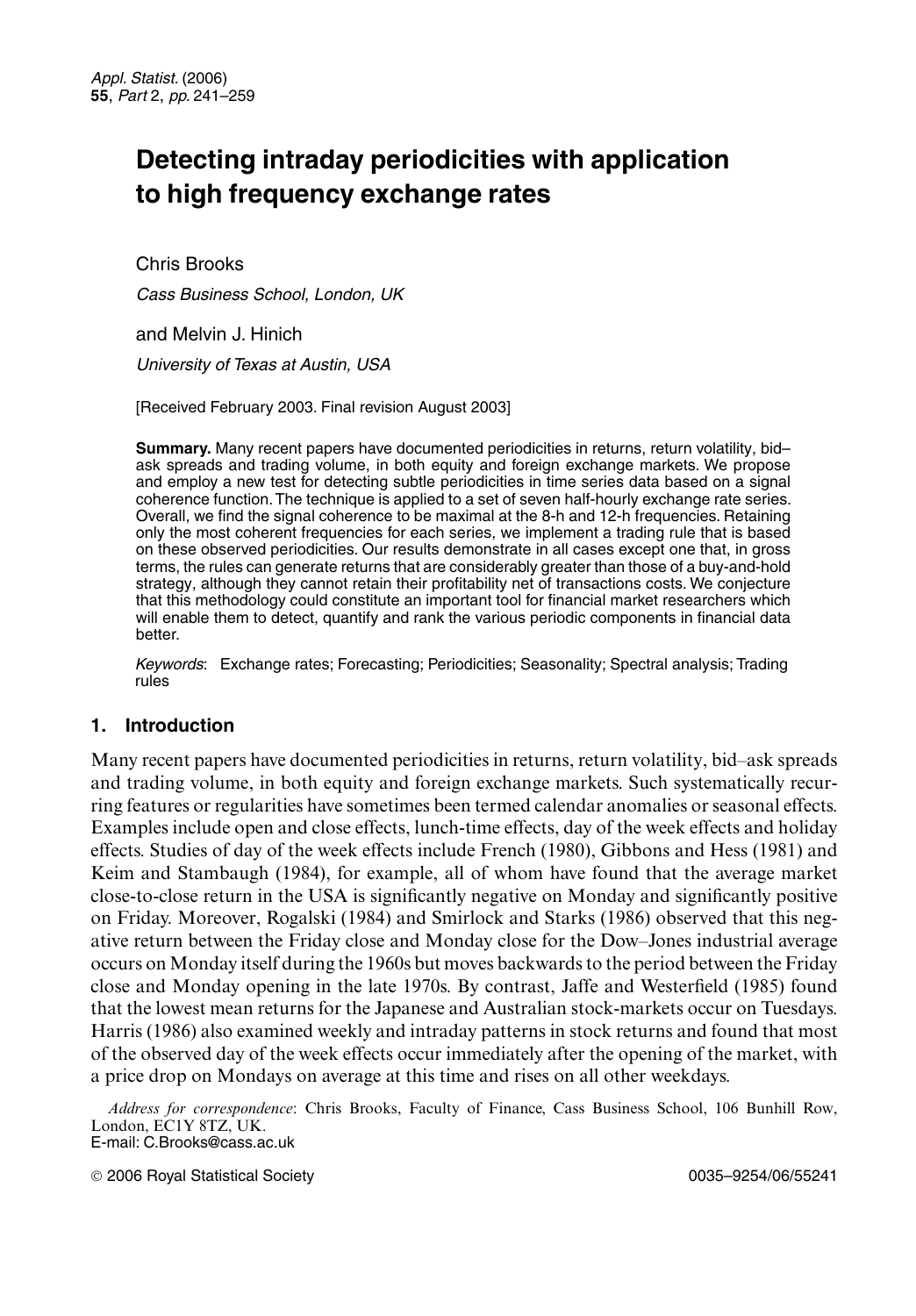#### 242 *C. Brooks and M. J. Hinich*

Recent research has also exploited the increasing availability of very high frequency and tick data together with more powerful computational abilities to analyse more closely the intraday patterns in financial markets. Wood *et al.* (1985) examined minute-by-minute returns data for a large sample of New York Stock Exchange stocks. They found that significantly positive returns are on average earned during the first 30 min of trading and at the market close, a result which was echoed by Ding and Lau (2001) using a sample of 200 stocks from the Stock Exchange of Singapore. Andersen and Bollerslev (1997a) showed that the return volatility of the German mark–dollar exchange rate exhibits the same general intraday pattern as trading volume and bid–ask spreads. Using the same set of data, Andersen and Bollerslev (1998) also studied the effects of macroeconomic announcements on the behaviour of the series. (An extensive survey of the literature on intraday and intraweek seasonalities in stock-market indices and futures market contracts is given in Yadav and Pope (1992).)

Such periodicities have typically been reconciled with the efficient markets hypothesis by appealing to market microstructure arguments (e.g. cyclical variations in market depth or liquidity, price discovery and inventory management), arrival of information, macroeconomic announcements or tax effects. Many theoretical models of investor and market behaviour have also been proposed to explain these stylized features of many financial time series, including those that account for the strategic behaviour of liquidity traders and informed traders (see, for example, Admati and Pfleiderer (1988). An alternative method for reconciling a finding of recurring seasonal patterns in financial markets is the possible existence of time-varying risk premia, implying that expected returns need not be constant over time and could vary in part systematically without implying market inefficiency.

Traditionally, studies that are concerned with the detection of periodicities in financial time series would either use a regression model with seasonal dummy variables (e.g. Chan *et al.* (1995)) or would apply spectral analysis to the sample of data (e.g. Bertoneche (1979) and Upson (1972)). Spectral analysis may be defined as a process whereby a series is decomposed into a set of mutually orthogonal cyclical components of different frequencies. Calculating the spectrum involves fitting by least squares a set of sinusoidal curves, which is equivalent to a regression with trigonometric transformations of the independent variable. The spectrum, a plot of the signal amplitude against the frequency, will be flat for a white noise process, and evidence of periodic behaviour is indicated by statistically significant amplitudes at any given frequency. By examining the spectrum, Upson (1972) observed periodicities representing cycles of duration 32, 3.8 and 2.5 weeks in US dollar–British pound data for the 1960s, whereas Bertoneche (1979) could not detect any significant departures from randomness in an application of spectral analysis to a set of weekly European stock returns. Spectral analysis was a popular tool for data analysis in economics and finance in the 1960s and 1970s (see also Granger (1966), Granger and Hatanaka (1964) and Granger and Morgenstern (1963)), although it has been largely discarded in the empirical economics and finance literature more recently. This seems to stem partly from the perceived inability of the spectral methods that were previously available to detect the relevant temporal dependences in financial time series data.

In this paper, we propose and employ a new test for detecting periodicities in financial markets based on a signal coherence function. Our approach can be applied to any fairly large, evenly spaced sample of time series data that is thought to contain periodicities. A periodic signal can be predicted infinitely far into the future since it repeats exactly in every period. In fact, in economics and finance as in nature, there are no truly deterministic signals and hence there is always some variation in the waveform over time. The notion of partial signal coherence, which is developed in this paper into a statistical model, is a measure of how much the waveform varies over time. The coherence measures that are calculated are then employed to hone in on the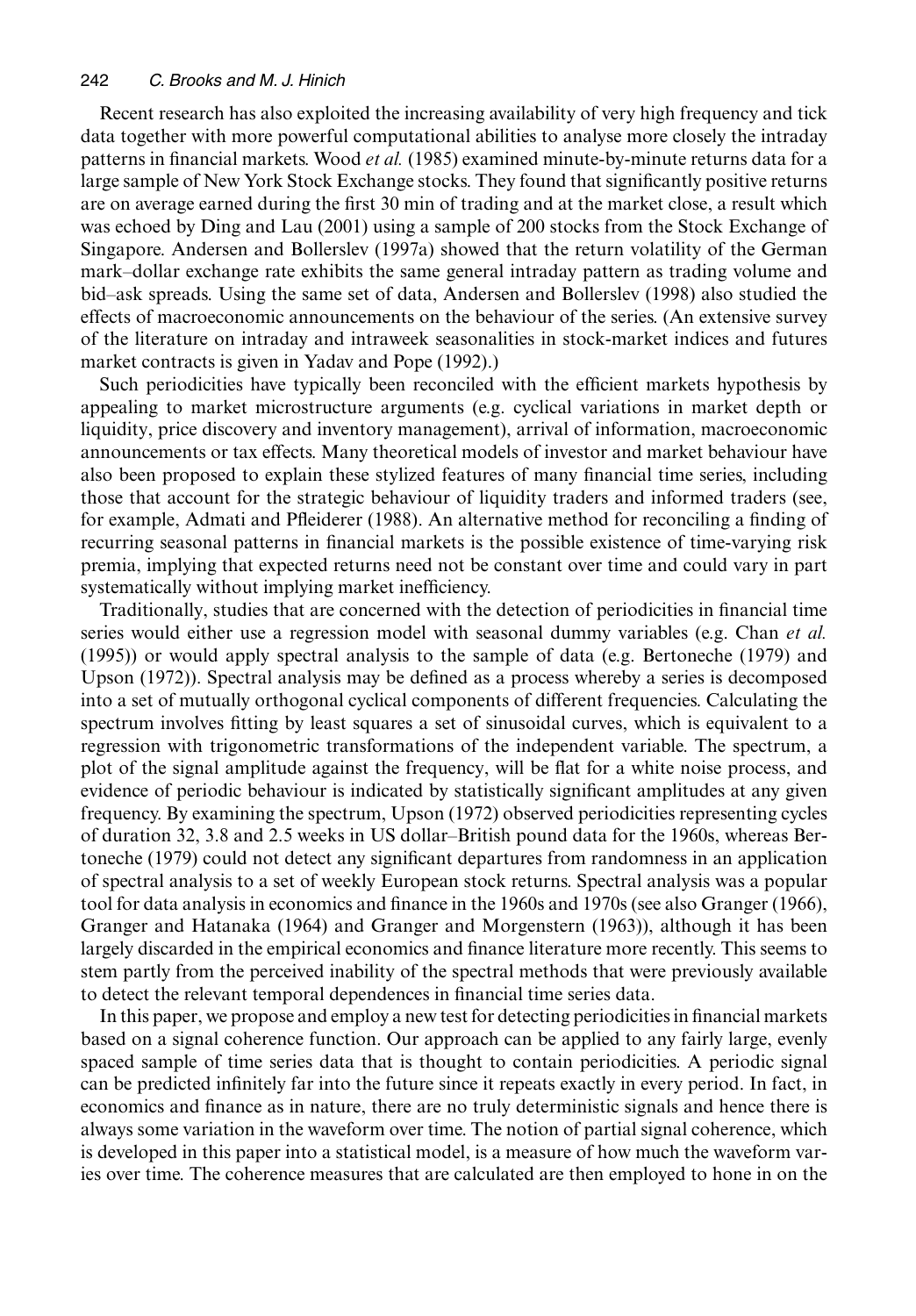frequency components of the Fourier transforms of the signal that are the most stable over time. By retaining only those frequency components displaying the least variation over time, we can detect the most important seasonalities in the data, and these are then used to derive a trading rule for buying or selling a currency in a hold-out sample. The performance of the trading rule is then compared with that of buy-and-hold and randomized trading strategies. Our approach can capture a much broader range of regularities than a linear regression with time-dependent dummy variables. The model that we propose based on the signal coherence function has been shown to provide additional detectability relative to a Fisher test (see Hinich (2003)).

The remainder of this paper is organized as follows. Section 2 introduces some notation and defines the test statistics that are employed to detect the periodicities, whereas Section 3 describes the data. Section 4 presents and analyses the results whereas Section 5 concludes and offers suggestions for extensions and further research.

## **2. Methodology**

#### *2.1. Development of a test for signal autocoherence*

This paper develops below a model for a signal with randomly modulated periodicity, and a measure known as a signal coherence function, which embodies the amount of random variation in each Fourier component of the signal. Let  ${x(t_n), n = 0, 1, 2, \ldots}$  be a time series of interest sampled at equally spaced times  $t = n\delta$ . The series would be said to exhibit randomly modulated periodicity with period  $T$  if it is of the form

$$
x(t) = \frac{a_0}{K} + \frac{1}{K} \sum_{k=1}^{K} \{a_{1k} + u_{1k}(t)\} \cos(2\pi f_k t) + \frac{1}{K} \sum_{k=1}^{K} \{a_{2k} + u_{2k}(t)\} \sin(2\pi f_k t)
$$
 (1)

where  $f_k = k/T$  are called Fourier frequencies and  $K = T/\delta$ . The  $u_{ik}(i=1, 2)$  are jointly dependent zero-mean random processes that are periodic block stationary and satisfy finite dependence. The modulations are in the fundamental and harmonic frequency components and so  $a_0$  is a constant. Note that we do not require  $u_{1k}(t_n)$  and  $u_{2k}(t_n)$  to be Gaussian. It is apparent from equation (1) that the random variation occurs in the modulation rather than being additive noise; in statistical parlance, the specification in equation (1) would be termed a random-effects model. The modulations are produced by the data-generating mechanism and may be deterministic but in most cases the statistician analysing the data does not know the modulations process and thus they are treated as random processes. The signal  $x(t_n)$  can be expressed as the sum of a deterministic (periodic) component and a stochastic process term:

$$
x(t) = \frac{a_0}{K} + \frac{1}{K} \sum_{k=1}^{K} a_k \exp(2\pi i f_k t) + \frac{1}{K} \sum_{k=1}^{K} u_k(t) \exp(2\pi i f_k t)
$$
 (2)

where  $a_k = a_{1k} - ia_{2k}$  and  $u_k(t_n) = u_{1k}(t_n) - iu_{2k}(t_n)$ . The task at hand then becomes one of quantifying the relative magnitude of the kth modulations to the magnitude of the fixed effect  $a_k$  for each k.

A common approach to processing signals with a periodic structure is to portion the observations into M frames, each of length  $T = N\delta$ , so that there is exactly one waveform in each sampling frame. There could alternatively be an integer multiple of T observations in each frame. The periodic component of  $a(t)$  is the mean component of  $x(t)$ . To determine how stable the signal is at each frequency across the frames, the notion of signal coherence is employed. Signal coherence is loosely analogous to the standard  $R^2$ -measure that is used in regression analysis and quantifies the degree of association between two components for each given frequency. It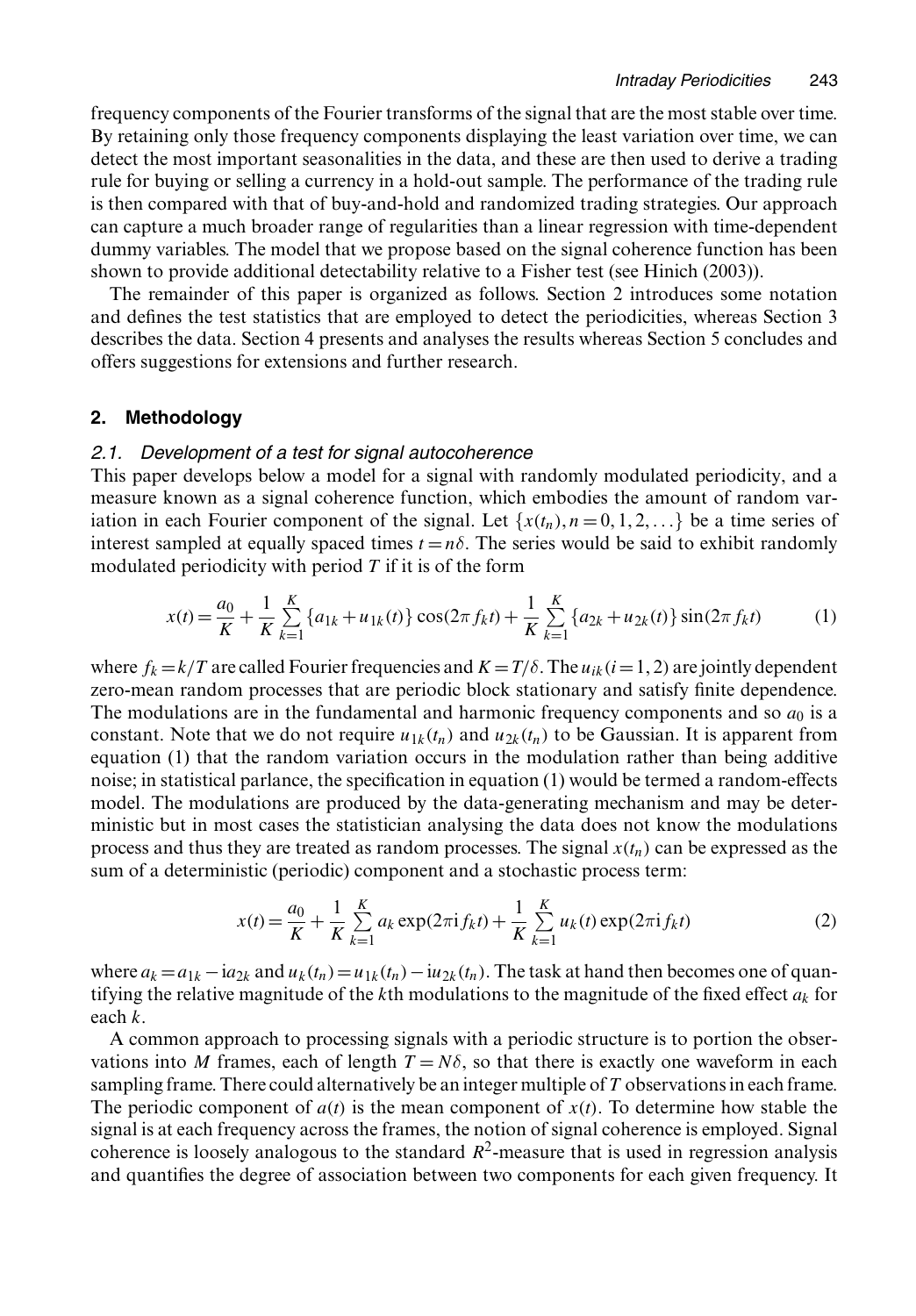is worth noting that the methodology that we propose here is based on the coherence of the signal across the frames for a single time series (which may also be termed autocoherence). This is quite different from the tests for signal coherence across markets that were used, for example, by Hilliard (1979) and Smith (1999). (Both employed the frequency domain approach to examine the extent to which stock-markets co-move across countries. Our technique is also distinct from that proposed by Durlauf (1991) and used by Fong and Ouliaris (1995) to detect departures from a random walk in five weekly US dollar exchange rate series. Both Fong and Ouliaris (1995) and Andersen and Bollerslev (1997a) detected long memory effects in the currency rates.)

The discrete Fourier transform of the mth frame, beginning at observation  $\beta_m = (m-1)T + \delta$ and ending at observation  $mT$  for frequency  $f_k = k/T$ , is given by

$$
x_m(k) = \sum_{t=0}^{T-\delta} x(\beta_m + t) \exp(-2\pi i f_k t)
$$
  
= a<sub>k</sub> + U<sub>m</sub>(k) (3)

where

$$
U_m(k) = \sum_{t=0}^{T-\delta} u(\beta_m + t) \exp(-2\pi \mathrm{i} f_k t).
$$

The variance of  $U_m(k)$  is given by

$$
\sigma_u^2(k) = \sum_{\tau=0}^{T-\delta} \exp(-2\pi i f_k \tau) \sum_{t=0}^{T-\tau-1} c_u(t, t+\tau)
$$
 (4)

where  $c_u(t_1, t_2) = E\{u_m^*(t_1) u_m(t_2)\}\,$  and the variance is of order  $O(T)$ . Provided that  $u_m(t_n)$  is weakly stationary, equation (4) can be written as

$$
\sigma_u^2(k) = T \{ S_u(f_k) + O(1/T) \}
$$
\n(5)

where  $S_u(f)$  is the spectrum of  $u(t_n)$ .

Although the model for randomly modulated periodicity is not in general a cyclostationary model, when the assumption of weak stationarity is added, it becomes so (see Gladyshev (1961), Gardner and Franks (1975) and Gardner (1985, 1994) for extensive writings on cyclostationarity). The signal coherence function  $\gamma_x(k)$  measures the variability of the signal across the frames and is defined as follows for each frequency  $f_k$ :

$$
\gamma_x(k) = \sqrt{\left\{ \frac{|a_k|^2}{|a_k|^2 + \sigma_u^2(k)} \right\}}.
$$
\n
$$
(6)
$$

It is obvious from the construction of  $\gamma_x(k)$  in equation (6) that it is bounded to lie on the interval [0,1]. The end point case  $\gamma_x(k) = 1$  will occur if  $a_k \neq 0$  and  $\sigma_u^2(k) = 0$ , which is the case where the signal component at frequency  $f_k$  has a constant amplitude and phase over time, so that there is no random variation across the frames at that frequency (perfect coherence). The other end point,  $\gamma_x(k) = 0$ , will occur if  $a_k = 0$  and  $\sigma_u^2(k) \neq 0$ , when the mean value of the component at frequency  $f_k$  is 0, so that all of the variation across the frames at that frequency is pure noise (no coherence).

The signal coherence function is estimated from the actual data by taking the Fourier transform of the mean frame and for each of the M frames. The mean frame will be given by

$$
\bar{x}(t_n) = \frac{1}{M} \sum_{m=1}^{M} x(\beta_m + t_n), \qquad n = 0, 1, \dots, N - 1.
$$
 (7)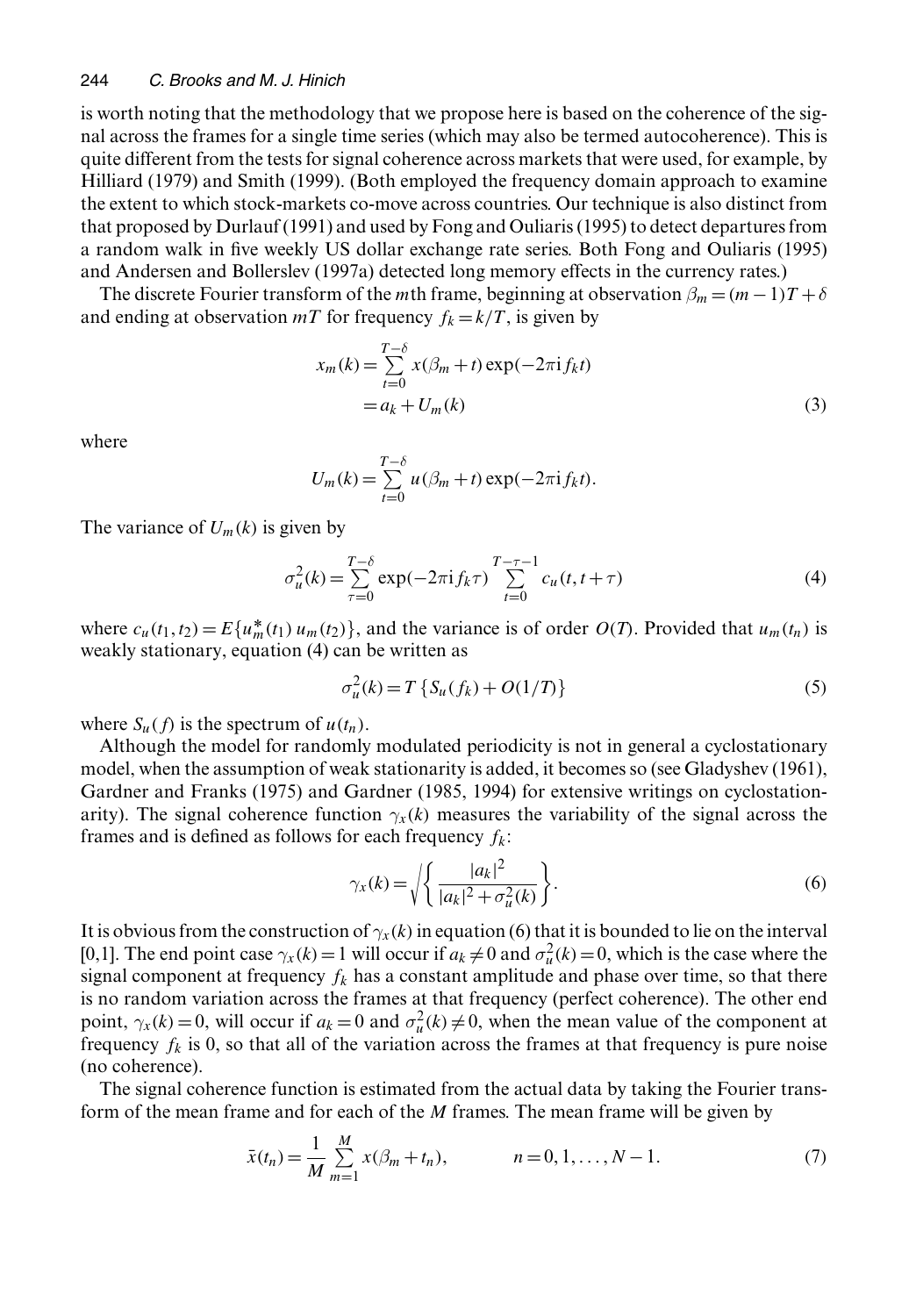Letting  $\hat{a}(k)$  denote the mean frame estimate, with its Fourier transform being  $\hat{A}(k)$ , and letting  $X_m(k)$  denote the Fourier transform for the mth frame, then  $D_m(k)=X_m(k)-A(k)$  is a measure of the difference between the Fourier transforms of the mth frame and the mean frame for each frequency. The signal coherence function can then be estimated by

$$
\hat{\gamma}_x(k) = \sqrt{\left\{ \frac{|\hat{A}_k|^2}{|\hat{A}_k|^2 + (1/M) \sum_{m=1}^M |D_m(k)|^2} \right\}}
$$
(8)

and  $0 \leq \hat{\gamma}_x(k) \leq 1$ . It can be shown (see Hinich (2000)) that the null hypothesis of zero coherence at frequency  $f_k$  can be tested by using the statistic  $M \hat{\gamma}_x(k)^2 / \{1-\hat{\gamma}_x(k)^2\}$ , which is asymptotically distributed under the null hypothesis as a non-central  $\chi^2$ -distribution with 2 degrees of freedom and non-centrality parameter given by

$$
\lambda_k = Ma_k^2/T \ S_u(f_k),
$$

where  $S_u(f_k)$  is the spectrum of  $\{u(t)\}\$  at the frequency  $f_k$ . We also employ a joint test of the null hypothesis that there is zero coherence across the M frames for all  $K/2$  frequencies examined. This test statistic will asymptotically follow a non-central  $\chi^2$ -distribution with K degrees of freedom.

## *2.2. Development and testing of a trading rule*

The sample is split into  $(M =) 52$  non-overlapping frames each of length 1 week, with each week of observations containing 240 half-hourly observations. (The choice of frame length is bound to be somewhat arbitrary, although in our case it represents a trade-off between having a sufficient number of frames over which to compute the tests, while having a sufficiently long frame to detect interesting periodic components.) This implies that a total of 120 periodicities will be examined: 240, 120, 80, 60, 48, ..., 240/119, 2, using the whole sample of data, and the autocoherence measures are calculated across the 52 frames. Following initial exploratory analysis and estimation of the signal coherence function for the whole year's set of frames data, the sample is then split into two portions. The first 26 weeks (6240 half-hourly observations) are used for in-sample estimation of the coherence function (across the resulting 26 frames), and the remaining data are held back for out-of-sample trading rule evaluation. The out-of-sample period begins with the return of 00:30 a.m.–01:00 a.m. on July 1st, 1996.

For the out-of-sample trading rule analysis, the signal coherence function is re-estimated using the first half of the sample only, and the mean frame is 'cleaned' by removing all frequency components with signals whose random variation implies that they are not statistically coherent at the 1% level of significance. Statistically, if  $Pr{\hat{\gamma}_x(k) = 0} < 0.01$ ,  $\hat{a}_{ik}$  ( $j = 1, 2$ ) are kept; otherwise  $\hat{a}_{ik}$  are set to 0. The coherent part of the mean frame is analogous to the fitted value of the dependent value in a standard regression model. Retaining only the most coherent frequencies for each series, we implement a trading rule that is based on these observed periodicities, 'buying' the foreign currency if the return is predicted to be positive and assuming no position if it is predicted to be negative. The trading rule is then compared with a buy-and-hold the foreign currency strategy and also in a novel way involving a simulation. To evaluate the statistical significance of the strategies, we generate random binomial 0–1 draws equal in number to the out-of-sample observations. This column of 0s and 1s is then multiplied by the actual return series and added over the hold-out sample to generate a profit from a randomized market entry and exit rule. This is repeated 10 000 times to generate a distribution of artificial rules and subsequent artificial returns, which is then compared with the profit that is generated by the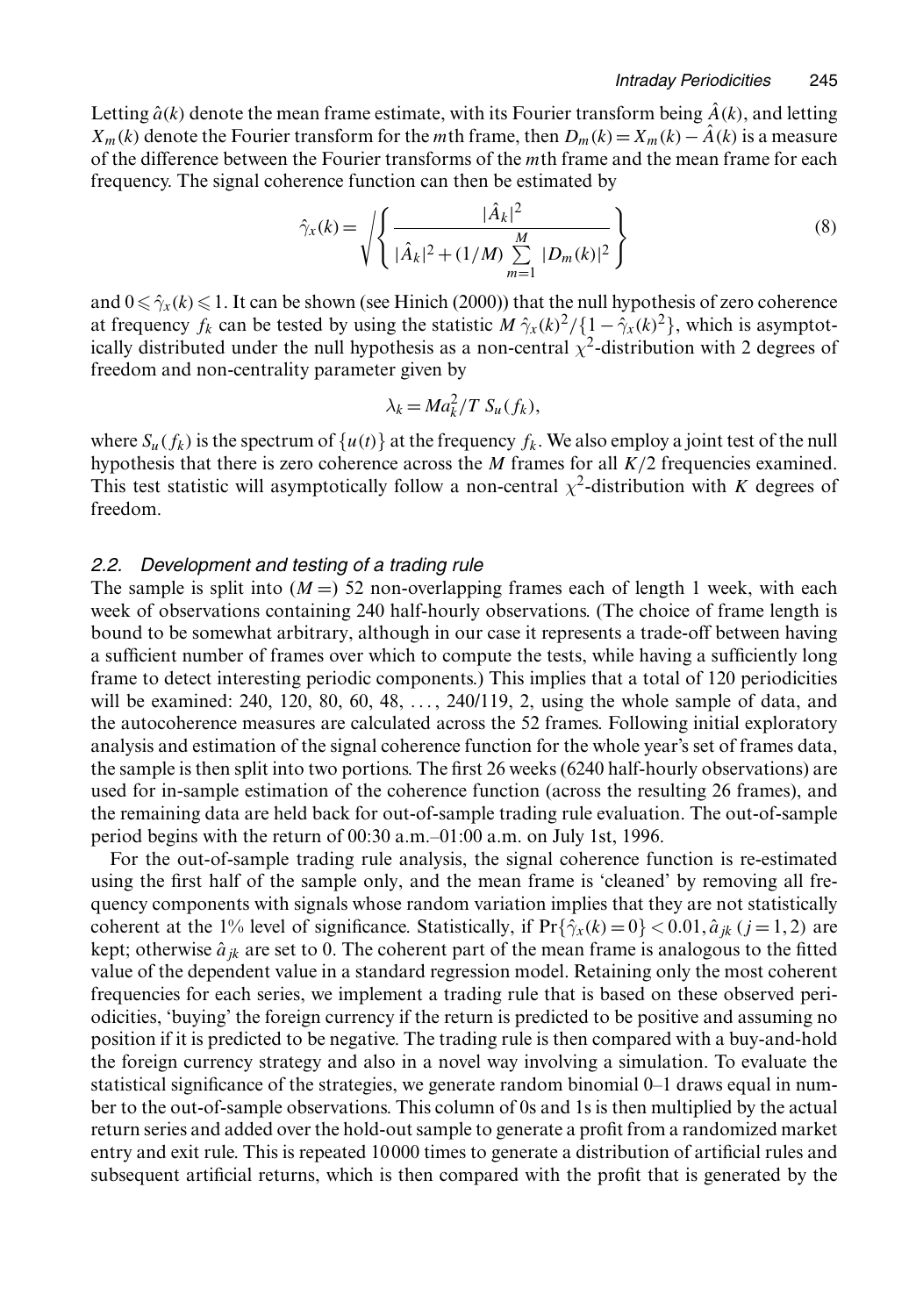rules that are based on the coherent periodic signal. If the actual rule generates a profit that is larger than 95% of those generated by artificial timing, it is considered to produce statistically significant abnormal returns.

We then exploit the information that is contained in the lower half of the signal coherence function by short selling the foreign currency when it is periodically expected to exhibit negative returns, as well as taking a long-term position when it is expected to yield positive returns. The relevant simulation comparator is now one where the column of 0s and 1s is modified to a column of −1 and 1 to be mutliplied by the actual returns to give a set of returns from randomized long- and short-term positions.

#### **3. Data**

The high frequency financial data that were provided by Olsen and Associates as part of the HFDF-96 package includes 25 exchange rate series sampled half-hourly for the whole of 1996, making a total of 17 568 observations for each series. However, this series contains observations corresponding to week-end periods when all the world's exchanges simultaneously have virtually no trading. This period is the time from 23:00 h Greenwich Mean Time (GMT) on Friday when North American financial centres close until 23:00 h GMT on Sunday when Australasian markets open. The incorporation of such prices would lead to spurious zero returns and would potentially render trading strategies which recommended a buy or sell at this time to be nonsensical. Removal of these week-end observations leaves 12 575 observations for subsequent analysis and forecasting.

We do not account for differences in the dates that different countries switch to daylight saving time, since the effect of this 1-h difference is likely to be negligible as trading occurs virtually at all times at some destination around the world. Moreover, it is not clear how such an adjustment could be made. This problem would be much more serious if we were examining, say, cross-correlations between equity returns for stocks on markets that were in different time zones. Such an approach appears to be consistent with the existing literature—for example, Andersen and Bollerslev (1997b) did not correct for bank-holiday effects. Finally, it is worth noting that if asynchronous switches to daylight saving time did make a difference to our results, since it is not possible to create coherence, only to destroy it, the effect would be to render our results less strong than they otherwise would have been rather than to cause spurious findings.

The price series that are used are the average of the most recent best bid and best ask prices in that half-hour interval and are transformed into a set of continuously compounded half-hourly percentage returns in the standard fashion. The first observation in the sample corresponds to the period between 00:30 a.m. and 01:00 a.m. GMT on January 1st, 1996, whereas the last corresponds to 11:30 p.m.–midnight GMT on December 31st of the same year.

Of the 25 exchange rate series that were provided by Olsen, only seven are used in this study to avoid repetition, and for brevity. These are (using the usual mnemonic) DEM JPY, GBP DEM, GBP USD, USD CHF, USD DEM, USD ITL and USD JPY. These are all quoted as units of the second (foreign) currency per unit of the first (domestic) currency. For example, xxx yyy would be the units of yyy per unit of xxx. Hence a positive return implies that the number of units of the foreign currency yyy per unit of the domestic currency (xxx) has increased. This would imply a profit for an investor whose domestic currency is xxx, but who had switched into yyy at the start of the period and converted the terminal sum back at the end.

Some summary statistics for these seven returns series are presented in Table 1. It is clearly evident that all series are non-normal (predominantly because of fat tails rather than asymmetry), and all exhibit evidence of negative first-order autocorrelation, and conditional heteroscedas-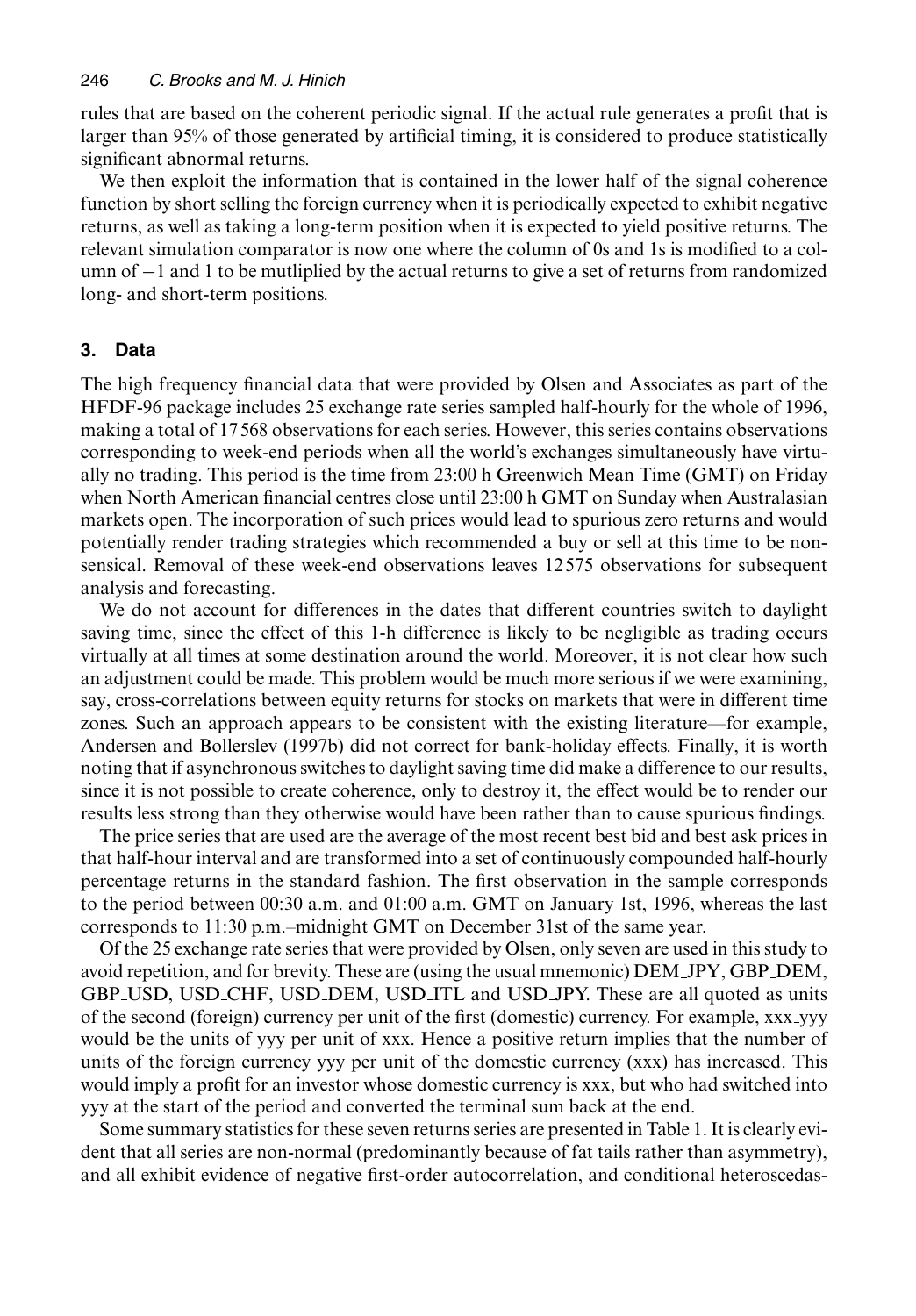| Parameter                                           | DEM_JPY                    | <i>GBP_DEM</i>                | GBP_USD                    | <i>USD_CHF</i>       | <i>USD_DEM</i>       | <i>USD_ITL</i>        | <i>USD_JPY</i>             |
|-----------------------------------------------------|----------------------------|-------------------------------|----------------------------|----------------------|----------------------|-----------------------|----------------------------|
| Mean                                                | $3.4 \times 10^{-4}$       | $9.7\times10^{-4}$            | $5.6 \times 10^{-4}$       | $8.6 \times 10^{-4}$ | $4.5 \times 10^{-4}$ | $-2.1 \times 10^{-4}$ | $6.5 \times 10^{-4}$       |
| Variance                                            | $6.5 \times 10^{-3}$       | $4.6 \times 10^{-3}$          | $4.8 \times 10^{-4}$       | $8.5 \times 10^{-3}$ | $5.1 \times 10^{-3}$ | $9.0\times10^{-3}$    | $6.2\times10^{-3}$         |
| <b>Skewness</b>                                     | $-0.049$                   | $-0.004$                      | $-0.167$                   | $-0.156$             | $-0.190$             | $-0.011$              | $-0.019$                   |
| Kurtosis                                            | 5.642                      | 83.516                        | 13.014                     | 79.408               | 11.200               | 15.719                | 9.723                      |
| Minimum                                             | $-0.707$                   | $-1.966$                      | $-1.137$                   | $-2.431$             | $-0.698$             | $-0.924$              | $-0.770$                   |
| Maximum                                             | 0.659                      | 1.992                         | 1.203                      | 2.403                | 0.777                | 0.966                 | 0.758                      |
| Autocorrelation                                     | $-0.198$                   | $-0.306$                      | $-0.205$                   | $-0.189$             | $-0.097$             | $-0.315$              | $-0.150$                   |
| function lag 1<br>Autocorrelation<br>function lag 2 | $-0.013$                   | $-0.0053$                     | $-0.001$                   | $-0.004$             | 0.005                | $-0.019$              | $-0.002$                   |
| Autocorrelation<br>function lag 3                   | 0.008                      | 0.007                         | $-0.000$                   | 0.002                | 0.015                | $-0.000$              | 0.005                      |
| Autocorrelation<br>function lag 4                   | $-0.006$                   | 0.000                         | 0.004                      | $-0.009$             | $-0.005$             | $-0.005$              | $-0.008$                   |
| Autocorrelation<br>function lag 5                   | 0.006                      | 0.004                         | $-0.000$                   | 0.032                | 0.002                | $-0.017$              | $-0.005$                   |
| $LB-Q(10)$                                          | 500t                       | 31441                         | 5361                       | 4761                 | 1291                 | 12611                 | 2881                       |
| ARCH(4)                                             | 601.1‡                     | 23.6‡                         | 13551                      | 2559‡                | 6931                 | 1616†                 | 462‡                       |
| BJ norm                                             | $4 \times 10^5$ $\ddagger$ | $2 \times 10^{10}$ $\ddagger$ | $9 \times 10^4$ $\ddagger$ | $3 \times 10^6$ ‡    | $7 \times 10^4$ ‡    | $9 \times 10^4$ ‡     | $2 \times 10^4$ $\ddagger$ |
| <b>BDS</b>                                          | 32.471                     | 30.681                        | 41.00                      | 37.521               | 38.95‡               | 44.121                | 33.271                     |
| $%$ 0s                                              | 7.5                        | 6.1                           | 5.0                        | 5.7                  | 5.1                  | 5.4                   | 4.9                        |

**Table 1.** Summary statistics for half-hourly exchange rate returns†

†Kurtosis represents excess kurtosis; LB-Q(10) is a Ljung–Box test for autocorrelation of all orders up to 10 and is asymptotically distributed as  $\chi^2(10)$  under the null hypothesis; ARCH(4) is Engle's (1982) Lagrange multiplier test for autoregressive conditional heteroscedasticity which is asymptotically distributed as  $\chi^2(4)$ ; the BJ norm is the Bera–Jarque normality test, which is asymptotically distributed as  $\chi^2(2)$  under the null hypothesis of normality; BDS is the Brock *et al*. (1987) test for independent and identically distributed data which is distributed asymptotically as standard normal under the null hypothesis (the statistic shown is for  $m=5$  and  $\varepsilon/\sigma=1$ ); % 0s gives the percentage of returns that are 0 (i.e. no price change).

‡Significant at the 1%-level.

ticity (as the Ljung–Box and Engle tests respectively show). The Brock–Dechert–Scheinkman (BDS) statistic therefore rejects the null hypothesis of independent and identical distribution at the 0.1% level of significance.

# **4. Results**

# *4.1. Evidence for periodicities*

Table 2 gives the *p*-values for tests of the joint null hypothesis that there is zero coherence at all frequencies examined for the whole 52-week sample. Clearly, there is significant evidence of coherence at one or more frequencies for the pound–mark and the dollar–yen exchange rates, whereas the result for the dollar–lira is marginal. The joint test results also suggest that there is

**Table 2.** *p*-values for the joint test of the null hypothesis that there is no signal coherence for all 120 frequencies

|                   |        |        |        | DEM JPY GBP_DEM GBP_USD USD_CHF USD_DEM USD_ITL USD_JPY |        |        |
|-------------------|--------|--------|--------|---------------------------------------------------------|--------|--------|
| $p$ -value 0.1532 | 0.0221 | 0.5342 | 0.2574 | 0.5109                                                  | 0.0772 | 0.0000 |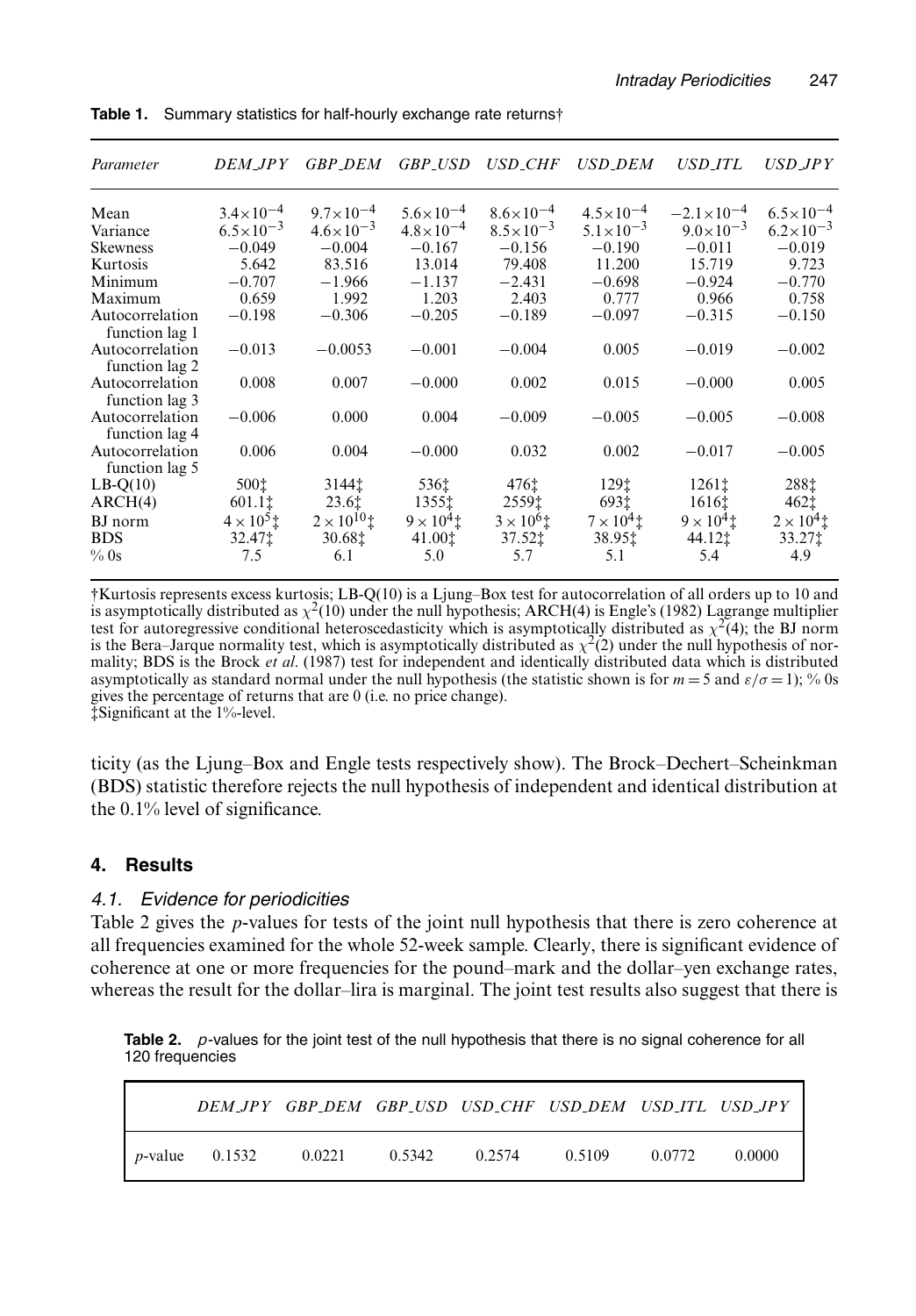| Period <sup>+</sup>                                                                                                  | Log-spectrum<br>(dB)                               | Coherence<br>statistic                    | Coherence statistic<br><i>p</i> -value    |
|----------------------------------------------------------------------------------------------------------------------|----------------------------------------------------|-------------------------------------------|-------------------------------------------|
| $(a)$ DEM_JPY<br>120.0 (half a week = $60$ h)<br>4.068(2 h 2 min)                                                    | $-2.164$<br>$-0.165$                               | 0.314<br>0.307                            | 0.003<br>0.004                            |
| $(b)$ GBP_DEM<br>12.00(6 h)<br>4.286(2 h 8 min)<br>3.288(1 h 38 min)                                                 | $-1.357$<br>$-0.775$<br>$-1.534$                   | 0.312<br>0.329<br>0.317                   | 0.003<br>0.002<br>0.003                   |
| $(c)$ GBP <sub>-USD</sub><br>24.00 (12 h)<br>16.00(8 h)                                                              | $-3.688$<br>$-2.882$                               | 0.302<br>0.295                            | 0.005<br>0.007                            |
| $(d)$ USD_CHF<br>30.00(15 h)<br>16.00(8 h)<br>7.059 (3 h 32 min)<br>4.000(2 h)                                       | $-1.320$<br>$-2.110$<br>$-0.803$<br>0.096          | 0.336<br>0.345<br>0.299<br>0.283          | 0.001<br>0.001<br>0.006<br>0.010          |
| $(e)$ USD_DEM<br>30.00(15 h)<br>16.00(8 h)                                                                           | 0.390<br>$-0.365$                                  | 0.352<br>0.331                            | 0.001<br>0.002                            |
| $(f)$ USD_ITL<br>24.00(12 h)<br>11.43(5 h 43 min)<br>2.824(1 h 49 min)                                               | $-4.166$<br>$-3.135$<br>0.139                      | 0.308<br>0.329<br>0.353                   | 0.004<br>0.002<br>0.001                   |
| $(g)$ USD_JPY<br>120.0 (half a week = $60$ h)<br>30.00(15 h)<br>16.00(8 h)<br>5.217(2 h 37 min)<br>2.087 (1 h 5 min) | $-1.669$<br>$-0.956$<br>$-1.399$<br>0.046<br>0.907 | 0.341<br>0.362<br>0.349<br>0.298<br>0.297 | 0.001<br>0.000<br>0.001<br>0.006<br>0.006 |

**Table 3.** Periodicities with coherence statistics that are significant at the 1%-level

†In units of half-hours.

no coherence at any frequency for the other four exchange rate series. A non-rejection from the joint test does not in practice imply that there is actually no coherence at any frequency, however, since the effect of significance at one or two frequencies could be diluted by many insignificant frequencies. Hence Table 3 presents the periodicities for which the individual autocoherence estimates are statistically significant, together with the associated p-values for the  $\chi^2$ -test, and the logarthm of the spectrum (in decibels). Although there is no single periodicity where all seven series show significant coherence simultaneously, there are several common features across the exchange rate returns. The mark–yen and dollar–yen rates both have statistically significant (at the 0.3%-level or higher) autocoherence at a periodicity of 120 half-hourly units (i.e. 60 h, or half a week), and all the series denominated against the dollar, except the lira, show autocoherence at the 8-h periodicity. Interestingly, the dollar–Swiss franc and the dollar–yen exchange rates also have significant coherence at the 15-h periodicity, corresponding to 8 cycles per week. In the latter case, this is the most empirically stable periodicity, with a coherence statistic of 0.362 (on a 0–1 scale), and an associated p-value of less than 0.1%. What is also evident from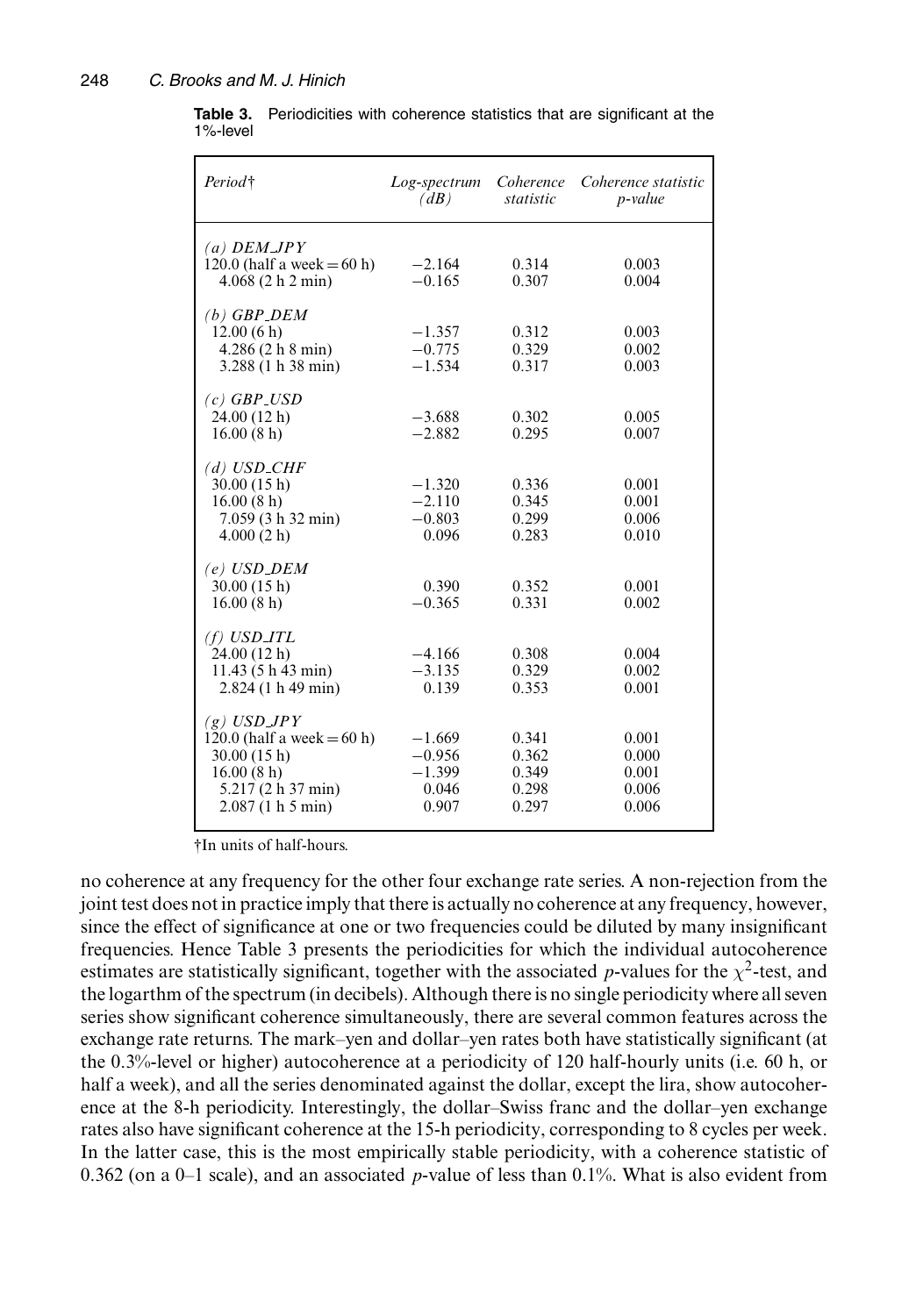

Fig. 1. Coherence against period for USD<sub>C</sub>HF, USD<sub>-</sub>DEM, USD<sub>-</sub>ITL and USD<sub>-J</sub>PY



Fig. 2. Coherence against period for DEM<sub>JPY</sub>, GBP<sub>-</sub>DEM and GBP<sub>-</sub>USD

Table 3 is that none of the coherence statistics are larger than 0.362, implying that there is still a considerable amount of variation in the waveform over the frames even for the most coherent parts. The log-spectrum in decibels is 20 times the natural logarithm of the spectral amplitude or, equivalently, it is 10 times the spectrum (in variance units). The measure in decibels, as shown in Table 3, gives on a log-scale the average sizes of the periodic movements in terms of the heights of the peaks and troughs of the coherent periodicities. Whereas autocoherence quantifies how stable these periodicities are, the amplitude measures how big the cyclical fluctuations are. It is evident from the second column of Table 3 that, in general, the higher frequency components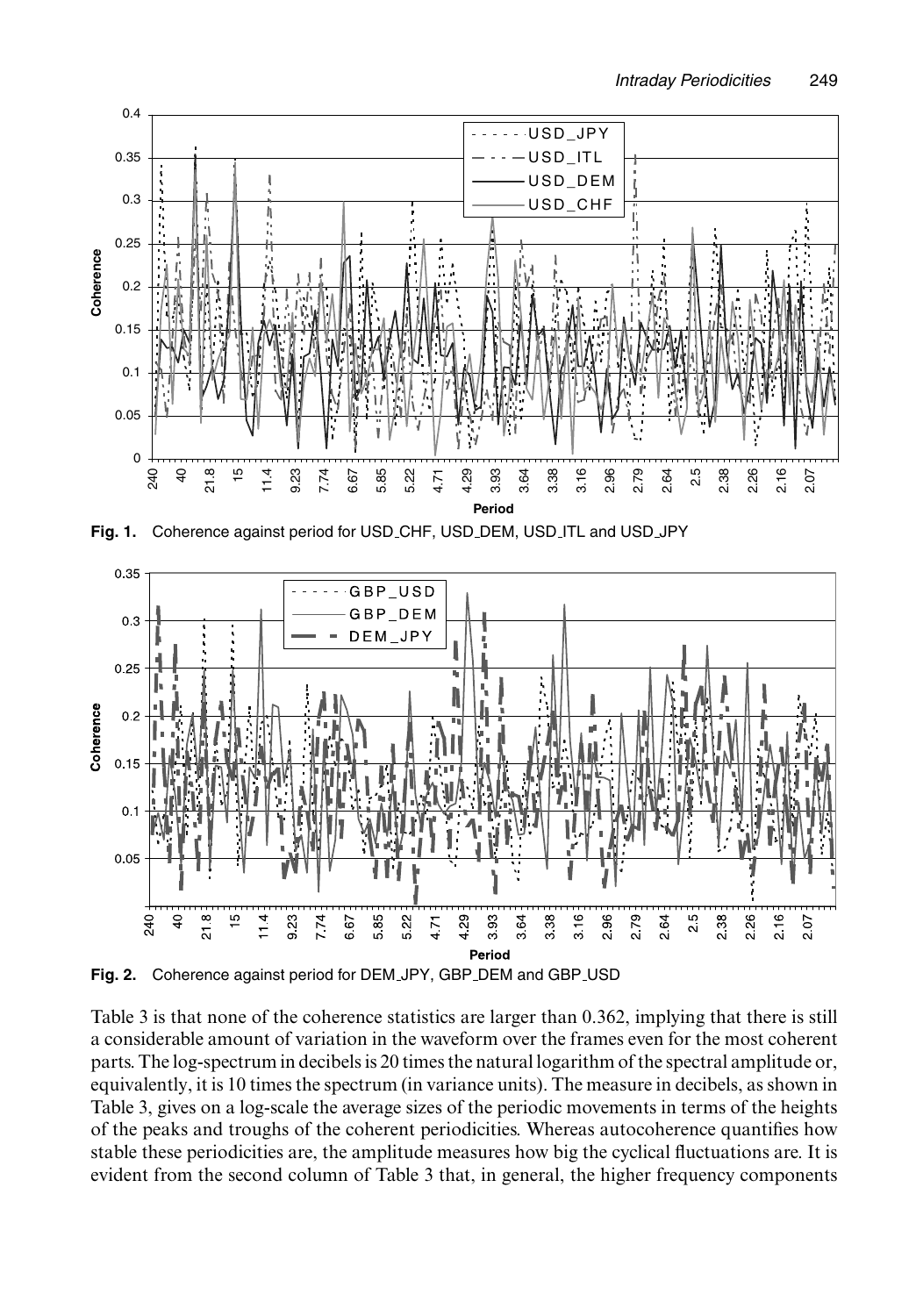

**Fig. 3.** Coherent part of the mean frame for a week for DEM JPY



Fig. 4. Coherent part of the mean frame for a week for GBP\_DEM

have the largest amplitudes, with some even being positive (on a log-scale) at frequencies of lower than 3 h for the dollar–Swiss franc, dollar–lira and dollar–yen exchange rates.

How can we explain the observed 8-, 12- and 15-h periodicities? Several factors could justify their existence, including the opening and closing times of the three major markets in different time zones (London, New York and Japan), and related changes in market volatility and liquidity through each 24-h period. For example, Andersen and Bollerslev (1998), Fig. 3, reported cycles in intraday volatility, where it is highest from 1 p.m. to 5 p.m., and lowest from 3 a.m. to 5 a.m. (GMT). It may therefore simply be that the cycles in returns are rewards for bearing time-varying intradaily risks, which are themselves cyclical. A cycle that repeats every 8 h is consistent with an effect that is driven by the opening and closing of the three markets, whereas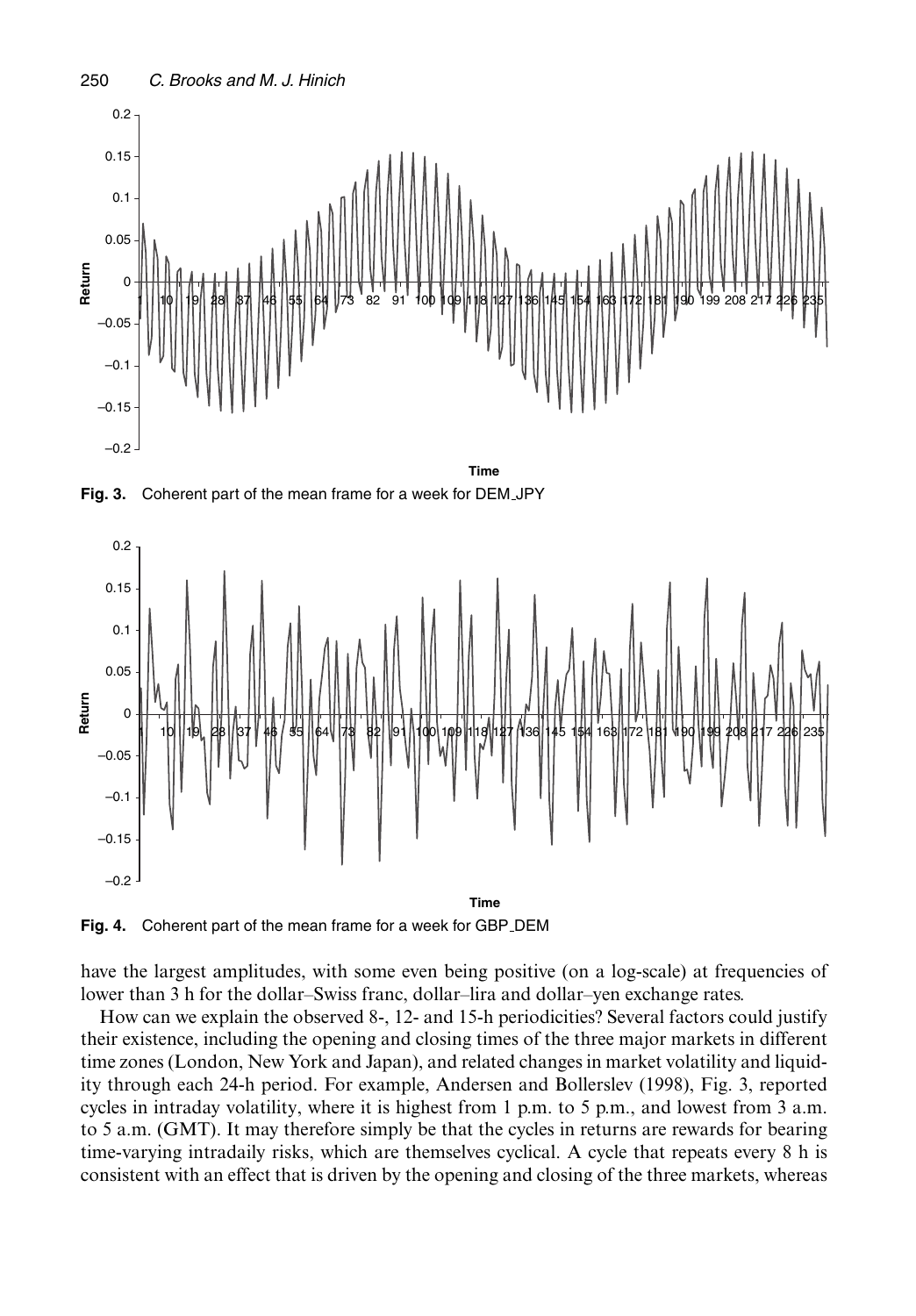

**Fig. 5.** Coherent part of the mean frame for a week for GBP USD



**Fig. 6.** Coherent part of the mean frame for a week for USD CHF

a 15-h cycle is consistent with an effect that is attributable to the currency being heavily traded in two of the three major centres (e.g. the yen–dollar rate being heavily traded in New York and Tokyo but not London). (Periodicities of 15 h rather than 16 h would result if the time between the time when one regional market 'opens' and the regional market in the next time zone 'closes' were 15 h rather than 16 h owing to slightly shorter busy trading hours.) This is exactly the kind of result that Baillie and Bollerslev (1991) observed when hourly dummy variables were applied to intradaily exchange rate volatility. The Asian market generated much less volatility than the other two, with noticeable increases in volatility occurring around the start of the trading days for the London and New York markets.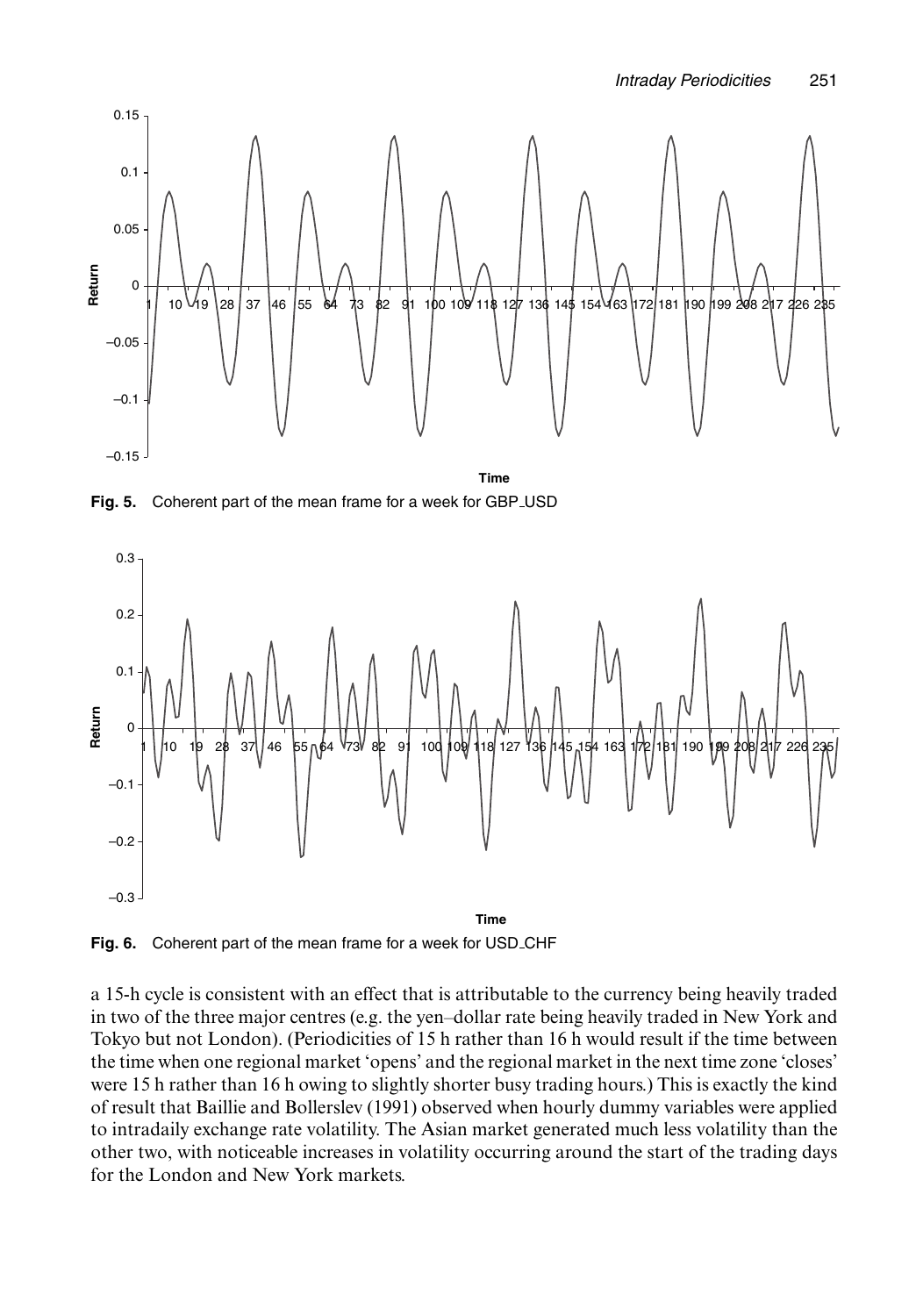

**Fig. 7.** Coherent part of the mean frame for a week for USD DEM



**Fig. 8.** Coherent part of the mean frame for a week for USD ITL

A 12-h cycle is arguably more difficult to explain but may arise from behaviour that is caused by the full trading day of one market combined with the morning of another (e.g. if the German mark–yen exchange rate was actively traded during the full European trading day and for the morning of the Japanese trading day, but with very little trading for the Japanese afternoon and the whole of the North American trading day).

Figs 1 and 2 present plots of the coherence statistics at each frequency for the dollar-denominated and non-dollar-denominated currencies respectively. Fig. 1 seems to suggest some correlation between the coherences for the dollar–mark and dollar–Swiss franc rates, whereas in all cases the low frequency components (those with the highest periods) show less variation across frames; most coherence statistics appear to lie within the range (0.1, 0.2). Fig. 2, in contrast,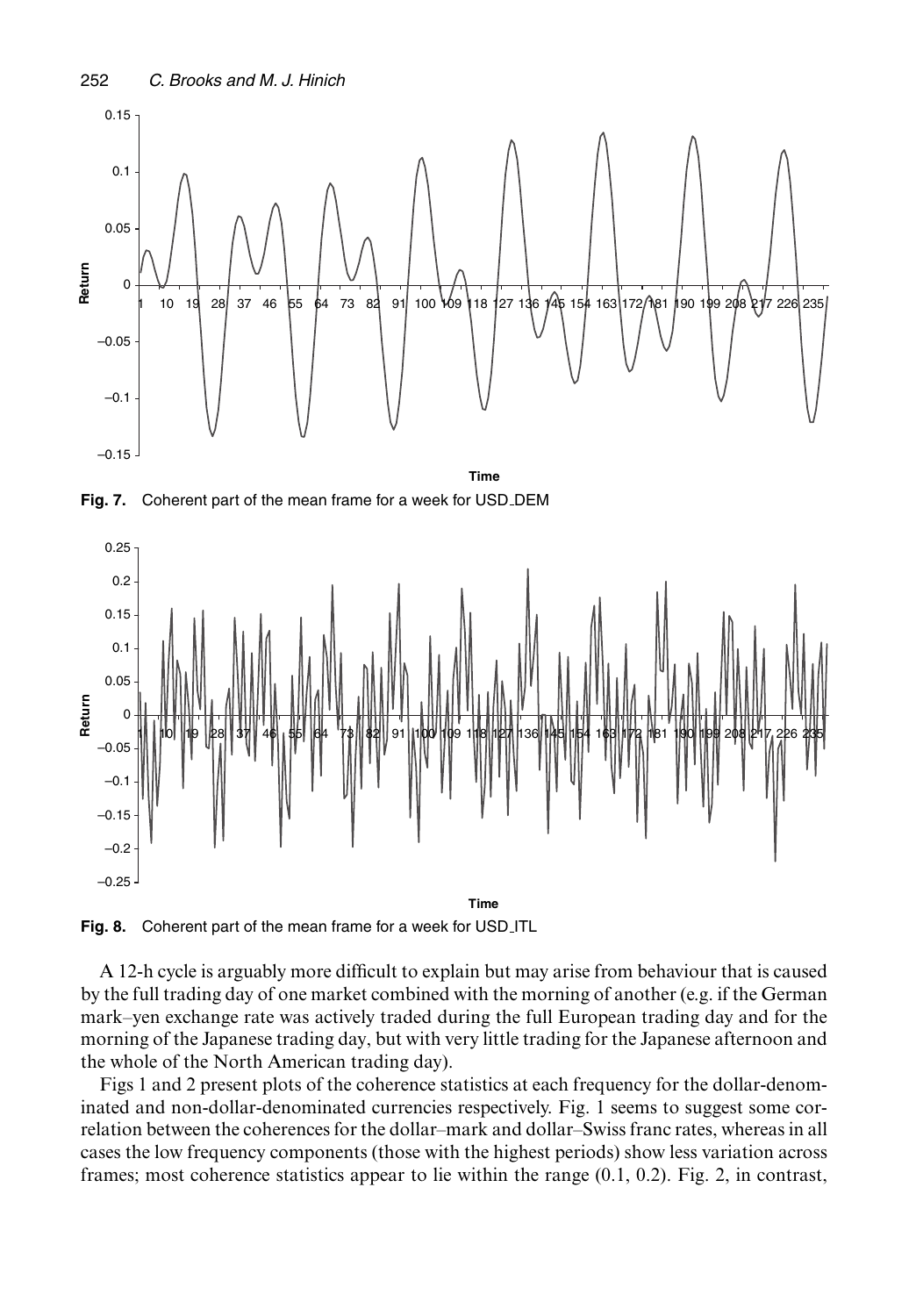

**Fig. 9.** Coherent part of the mean frame for a week for USD JPY

seems to show no visible relationship across the currencies in the coherences of the waveforms at any frequency. Again, the statistics appear largest at the lowest frequencies, and smallest at the hourly frequency.

Figs 3–9 plot the coherent part of the mean frame for frames of length 1 week for each of the returns series. As we would expect, the graphs look very different from one another, at least at first glance, since different frequencies have been retained for different currencies and, even when the same frequencies are included, differences in their relative amplitudes will alter the shape of the plot. In all cases, however, the cyclical patterns are obvious in the figures now that the mean frame has been purged of frequencies with higher amounts of random variation. In Fig. 3, it is evident that the mark–yen rate has a low frequency component (with 2 full cycles per week) and a high frequency cycle around that with a period of approximately 2 h. In Fig. 4, the low frequency component of the pound–mark exchange rate is more difficult to visualize since it is smaller in amplitude than that of the mark–yen rate and there are two high frequency cycles around it. Figs 5–7, showing plots of the coherent parts of the mean frame for the pound–dollar, dollar–Swiss franc and dollar–mark exchange rates respectively, look similar in shape as all have two coherent frequencies that are close together that have exceeded the 99% threshold. The dollar–Swiss franc exchange rate also has two additional coherent high frequency components. In Fig. 8, the coherence plot for the dollar–lira exchange rate has a very jagged appearance, due to the high frequency (approximately 1 h 20 min) component with far larger amplitude than the other two. Finally, Fig. 9 showing the dollar–yen exchange rate is arguably the most complex, since the highest number of frequencies (five) have been retained.

It is also of interest to examine Figs 3–9 to determine on average at which times of the week the exchange rate moves in particular directions. The x-axis shows the half-hourly observations for a week, starting with the return for the interval midnight–00:30 a.m., and plotted against it the average continuously compounded return, in per cent, during that period. Examining the low frequency cyclical component of Fig. 3, the returns are negative (i.e. the mark weakens) for the first 60 half-hours (1 and  $\frac{1}{4}$  trading days), then the mark rises until mid-week, before falling again for  $1\frac{1}{4}$  days and rising on Friday. The most easily interpretable behaviour can be examined where there are time-zone differences between the foreign and domestic currencies, and coherent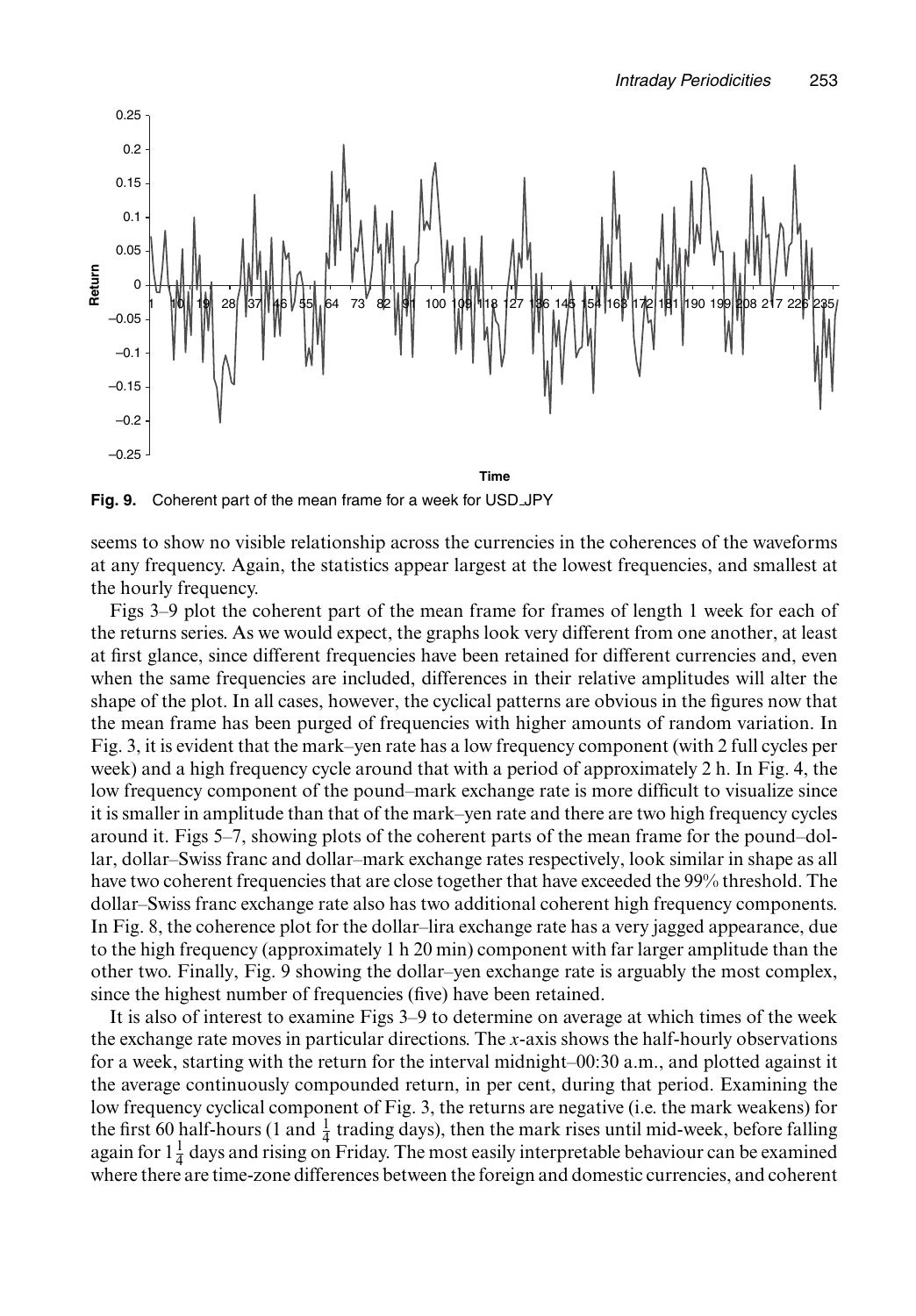frequency components with periods of 8, 12 or 15 h, which there appears to be for many of the other series. For example, the pound–dollar exchange rate (Fig. 5) on average rises (the pound becomes stronger) from the early hours of the morning GMT, until midday GMT, followed by falls when the US east coast markets start trading. The dollar–German mark exchange rate on average rises (the dollar strengthens) until around 10 a.m. GMT and then falls (the mark strengthens) while the European markets are open until 4 p.m. GMT, followed by further dollar appreciation. Similarly, the mark–Swiss franc exchange rate (Fig. 6) on average rises (the dollar strengthens) until 10 a.m., with falls (the franc appreciates) until around 3 p.m., followed by franc depreciation into the European evening. The dollar–yen exchange rate (Fig. 9) appears to fall (the dollar weakens) from midnight until 4 a.m. GMT, when the US markets are closed, and then rises until around 2 p.m. GMT before falling back again. Finally, the dollar–lira exchange rate has such a large number of high frequency movements that any associations with market opening and closing times are indiscernible.

These results support those of Ito and Roley (1987), who found a systematic dollar appreciation against the yen during the US trading hours, and a systematic depreciation during Japanese trading hours. Our results are also consistent with those of Baillie and Bollerslev (1991), who observed hourly patterns in foreign exchange market volatility related to major market opening and closing times. This is, perhaps, to be expected, since the weight of trading volume will move between the different world centres through the day.

# *4.2. Evaluation of trading rule profitability*

Given the results that were presented above showing evidence that there are periodically recurring patterns in all seven exchange rate return series, we now continue to investigate whether trading opportunities arise from exploiting such structure in the first half of the sample, as described above. The total gross profits, continuously compounded, and expressed as a percentage of the initial investment, for the 6-month out-of-sample period, are presented in Table 4. The row immediately following the column headers presents the gross profits for a rule that is based on a long-term position only in the foreign currency or no position (i.e. it is assumed that no short sales of the foreign currency are permitted). For comparison, part (c) of Table 4 presents the profitability of buying the foreign currency at the start of the 6-month period, holding it until the end of the year and then converting it back to the domestic currency. This is termed a 'buy and hold the foreign currency' rule. As can be seen, the trading rules that are based on the notion of signal coherence appear to generate useful entry and exit rules since the returns in all cases exceed those which were obtained by simply buying and holding the foreign currency, except for the pound–dollar exchange rate. For example, a British investor buying marks and holding them for the 6 months to December 1996 would have experienced a foreign currency appreciation of 10.8%, but switching in and out of marks using the coherent parts of the signal as a guide would have increased returns to 17%. The lira depreciated against the dollar over the period by 0.11%, so a US investor would have lost money by buying and holding lira. However, the switching rules would have generated gross profits of 7.8% over the period.

The sixth row of part (a) in Table 4 presents the percentage of times that randomly generated entry times into the foreign currency would have led to higher returns than those generated by the signal-coherence-generated rules. It is then argued that figures below, say, 5% imply that the rule generates profits that are statistically significant at the 5%-level, since this would indicate that it is less than 5% likely that the rules could generate such high profits by chance alone. The figures in the third row of Table 4 are lower than 1% for four of the cases and are only larger than 5% for the pound–dollar exchange rate. In the case of the dollar–yen rate, none of the 10 000 sets of randomized rules could generate a higher return than that of the rules which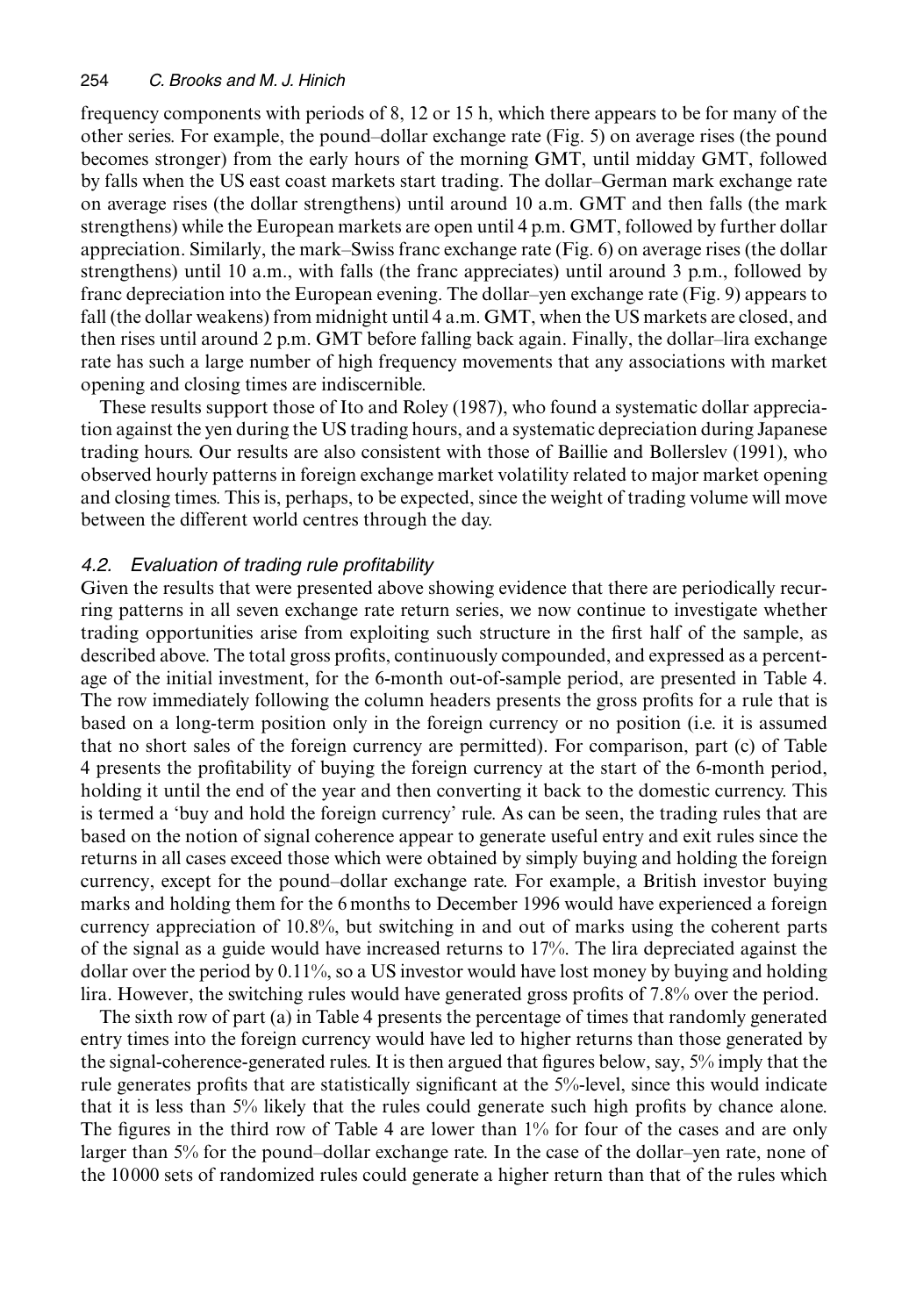| Rule                                                                                                    | DEM_<br>JPY | GBP<br><b>DEM</b> | $GBP_{-}$<br><b>USD</b> | USD <sub>-</sub><br>CHF | USD_<br><b>DEM</b> | USD_<br><b>ITL</b> | USD.<br>JPY |  |
|---------------------------------------------------------------------------------------------------------|-------------|-------------------|-------------------------|-------------------------|--------------------|--------------------|-------------|--|
| $(a)$ Long trades only                                                                                  |             |                   |                         |                         |                    |                    |             |  |
| Coherence rule total 6-month<br>return (long only) $(\%)$                                               | 7.16        | 17.02             | 6.70                    | 15.75                   | 6.99               | 7.75               | 18.43       |  |
| Standard deviation of<br>returns $(\% )$                                                                | 5.59        | 5.80              | 4.91                    | 6.76                    | 5.00               | 7.30               | 5.59        |  |
| Largest $\frac{1}{2}$ -h gain                                                                           | 0.51        | 1.99              | 0.72                    | 0.66                    | 0.62               | 0.99               | 0.62        |  |
| Largest $\frac{1}{2}$ -h loss                                                                           | 0.56        | 0.64              | 0.85                    | 0.72                    | 0.59               | 0.92               | 0.45        |  |
| Sharpe ratio                                                                                            | 0.012       | 0.038             | 0.012                   | 0.030                   | 0.013              | 0.010              | 0.044       |  |
| % of randomized rules with<br>higher return                                                             | 0.00        | 0.11              | 38.05                   | 0.13                    | 0.40               | 1.42               | 0.00        |  |
| % of correct direction<br>predictions                                                                   | 53.09       | 53.76             | 54.32                   | 53.05                   | 54.03              | 55.03              | 55.50       |  |
| % of correct predictions that<br>would arise if the buy-sell<br>signals and returns were<br>independent | 50.14       | 50.04             | 50.06                   | 50.06                   | 49.99              | 50.03              | 50.05       |  |
| Pesaran-Timmerman statistic                                                                             | 4.701       | 5.941             | 6.80‡                   | 4.781                   | 6.51               | 7.99‡              | 8.69‡       |  |
| Number of round trip trades<br>per week                                                                 | 52          | 46                | 15                      | 21                      | 10                 | 59                 | 52          |  |
| $(b)$ Long and short trades                                                                             |             |                   |                         |                         |                    |                    |             |  |
| Coherence rule total 6-month<br>return (long and short)                                                 | 9.28        | 23.20             | 4.55                    | 24.56                   | 12.52              | 15.62              | 31.84       |  |
| % of randomized rules with<br>higher return                                                             | 0.00        | 0.02              | 22.25                   | 0.06                    | 0.65               | 1.60               | 0.00        |  |
| Standard deviation of<br>returns $(\%$                                                                  | 7.79        | 8.41              | 7.34                    | 10.31                   | 6.79               | 9.67               | 7.94        |  |
| Largest $\frac{1}{2}$ -h gain                                                                           | 0.51        | 1.99              | 0.72                    | 0.66                    | 0.62               | 0.97               | 0.62        |  |
| Largest $\frac{1}{2}$ -h loss                                                                           | 0.56        | 0.64              | 0.85                    | 0.72                    | 0.59               | 0.92               | 0.45        |  |
| Sharpe ratio                                                                                            | 0.013       | 0.038             | 0.004                   | 0.033                   | 0.022              | 0.021              | 0.058       |  |
| $(c)$ Buy-and-hold foreign currency rule results                                                        |             |                   |                         |                         |                    |                    |             |  |
| Buy-and-hold foreign<br>currency                                                                        | 5.02        | 10.84             | 8.85                    | 6.94                    | 1.45               | $-0.11$            | 5.02        |  |
| Bid-ask spread                                                                                          | 0.054       | 0.054             | 0.048                   | 0.056                   | 0.041              | 0.069              | 0.052       |  |
| Standard deviation of<br>returns $(\% )$                                                                | 7.79        | 8.42              | 7.34                    | 10.31                   | 6.80               | 9.67               | 7.96        |  |
| Sharpe ratio                                                                                            | 0.004       | 0.015             | 0.013                   | 0.006                   | $-0.003$           | $-0.005$           | 0.042       |  |

**Table 4.** Total profit of trading rules derived from the coherent part of the signal for 6 months: July 1st–December 31st, 1996†

†The bid–ask spread is taken as the difference between the bid and ask prices divided by the average of the bid and ask prices, and multiplied by 100 to express it as a percentage of the exchange rate, and the average is taken over the sample. The Pesaran–Timmerman statistic is asymptotically distributed standard normal under the null hypothesis of return and entry–exit timing independence. ‡Significant at the 1%-level.

are based on spectral methods. Clearly, the gross profitability of the entry and exit rules from foreign currency investment appear to show evidence of market timing ability. This is examined statistically by using the Pesaran and Timmerman (1992, 1994) nonparametric test for market timing ability, which is generalized from the Henriksson–Merton (Henriksson and Merton, 1981; Merton, 1981) test for independence between the signs of the forecast and realized values. The statistic is not derived here but is asymptotically distributed standard normal under the null hypothesis that the signs of returns and the buy–sell signals are independent. (Interested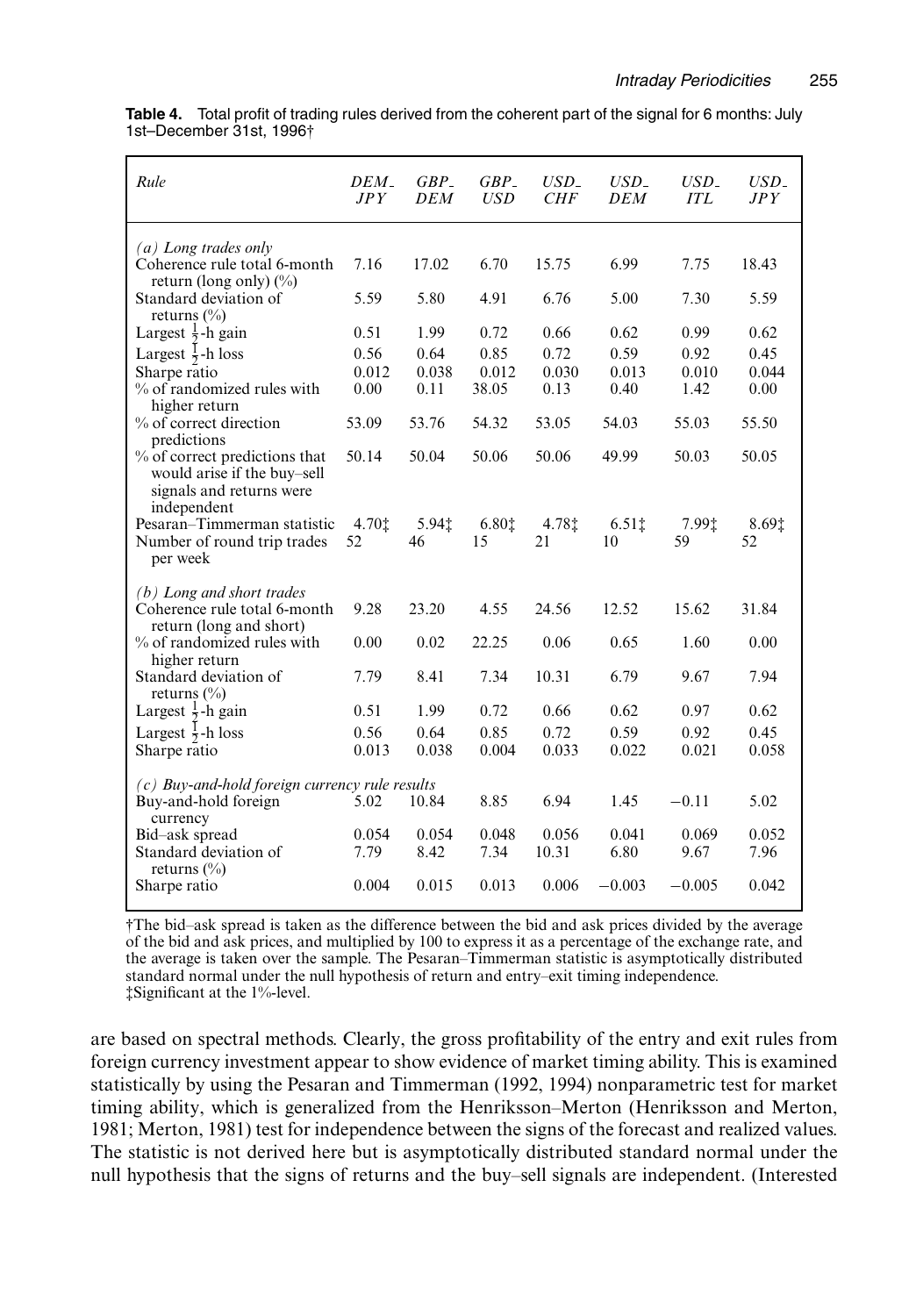readers are referred to Pesaran and Timmerman (1992, 1994), Henriksson and Merton (1981) and Merton (1981) for a derivation of the test statistic.) The number of correct sign predictions varies between 53% and 55% across the currencies, whereas the number of correct predictions that would be expected to result if the buy–sell signals and actual returns were independent is very close to 50% in all cases. Note that the use of very high frequency data implies that a non-negligible number of actual returns per half-hour interval are 0. Although it is not clear from an examination of the formulation of the test, we define zero returns as implying correct sign predictions if the rule signal for that observation had been a 0 (so that the transactions costs that are associated with buying the foreign currency are correctly avoided). However, incorrect sign predictions are argued to result if the rule generated no buy signal, but the return turned out to be positive. The relatively high proportion of correct sign predictions combined with the large sample size leads the Pesaran–Timmerman statistic to reject the null hypothesis at the 1%-level convincingly in all cases.

The trading profitability of rules exploiting the sell signals that were generated for those observations when the coherence plots are negative are also examined in part (b) of Table 4. In this case, a positive expected return for a given observation is taken to imply a buy order, whereas a negative expected return is taken to imply short selling, with all results being expressed as a percentage of the initial position. In all cases except one, enabling short selling leads to considerable increases in gross profitability—in fact, gross profitability is typically doubled, as we may have expected. For example, the 18.4% and 7% gross profits from trading the yen against the dollar and the mark against the dollar respectively become 31.8% and 12.5%. However, the profit that is made by taking long-term positions only in the dollar against the pound actually fell when short-term positions are permitted. This result does not seem to arise from anomalous behaviour in the series, such as a larger trend component or larger outliers than were present in the other series. Rather, it is possible simply that the behaviour of the pound–dollar exchange rate was more different from the others between the in-sample and out-of-sample periods; an examination of the coherence statistics revealed that this was indeed so.

Comparing the standard deviations of the long-only, long and short, and buy-and-hold rules, the last two have very similar risk profiles, whereas the long-only rule implies, by definition, less risk since there will be a flat position in the foreign currency for part of the period. Also presented are the largest half-hourly gains and largest half-hourly losses for each of the three strategies. In all cases except that of the dollar–lira exchange rate, the largest gains and largest losses are identical for the long-only and long and short rules, suggesting that the extreme returns in both directions arise from being long rather than short. The Sharpe ratios for each rule and currency are also calculated by taking the average half-hourly risk-free rate of return (proxied by the domestic country 3-month Treasury bill rate) from the average half-hourly rule rate of return, and dividing by its standard deviation. Again, across the three panels of Table 4, in all cases except the pound–dollar exchange rate, the Sharpe ratios are larger for the coherence-based rules than for the buy-and-hold approach. This suggests that, after accounting for any differences in the riskiness that are inherent in the rules, they can still outperform a buy and hold the foreign currency rule. Also, the long and short rule Sharpe ratio is typically only very slightly higher than that of the long-only approach. Thus, even though gross profitability generally increases considerably when short positions are permitted, the increased risk counters this to leave the risk-adjusted performance only slightly altered.

Fig. 10 shows the cumulative returns for the long and short trading rules based on the signal coherence concept. Buying and selling German marks is the only activity that is seen to lose an American investor money for a protracted period. Trading in German marks using the methods described above would have been a loss-making activity from July until mid-September when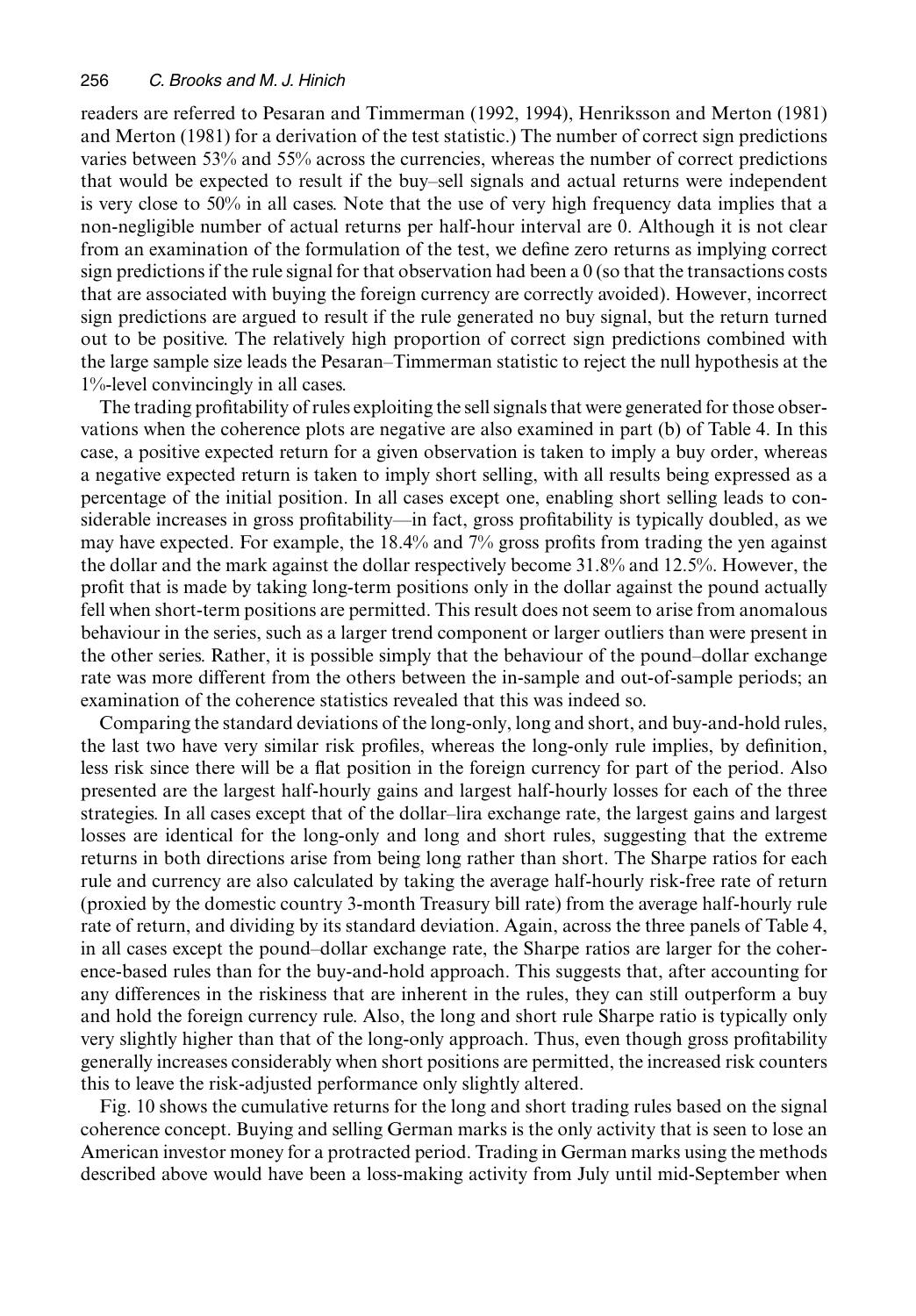

**Fig. 10.** Cumulative profit for July–December 2001 using long and short positions

there was a substantial reversal of fortune. UK investors trading marks or US investors trading yen would have earned steady profit streams, whereas the rules corresponding to German investors would have given a fairly flat return profile, indicating a relatively lacklustre performance.

Finally, the last row of part (a) in Table 4 displays the number of 'round-trips' that are required to apply the coherence-based rules, i.e. the number of purchases and sales of the foreign currency per week. For a large interbank trade, the bid–ask spreads on foreign exchange trades are very small—of the order of 0.05%—and there are no other fees involved. The average bid–ask spreads for each currency over the sample period, expressed as a percentage of the mid-point quotes, are given in the last row of Table 4. It is clear that, in spite of such small transactions costs, the rules cannot generate any positive net returns, since such a large number of trades are made. This is true for all the exchange rates that were tested, including both the dollar–yen, where gross profits were quite phenomenal, and for the dollar–mark, where the smallest number of trades was suggested.

The lack of net trading profits as a result of excessive transactions costs suggests the use of a filter rule, so that the number of round-trips is reduced. We experimented with various filter rules, including those that imply buying or selling the foreign currency when the predicted return fell outside the threshold-limited equivalent to the bid–ask spread. Although the filter rules were successful in reducing the number of trades, they also considerably reduced the gross profitability, so these could not generate net positive returns either.

#### **5. Conclusions**

This paper has proposed and employed a new methodology for evaluating and quantifying the autocoherence of financial time series, which was then tested on a set of seven half-hourly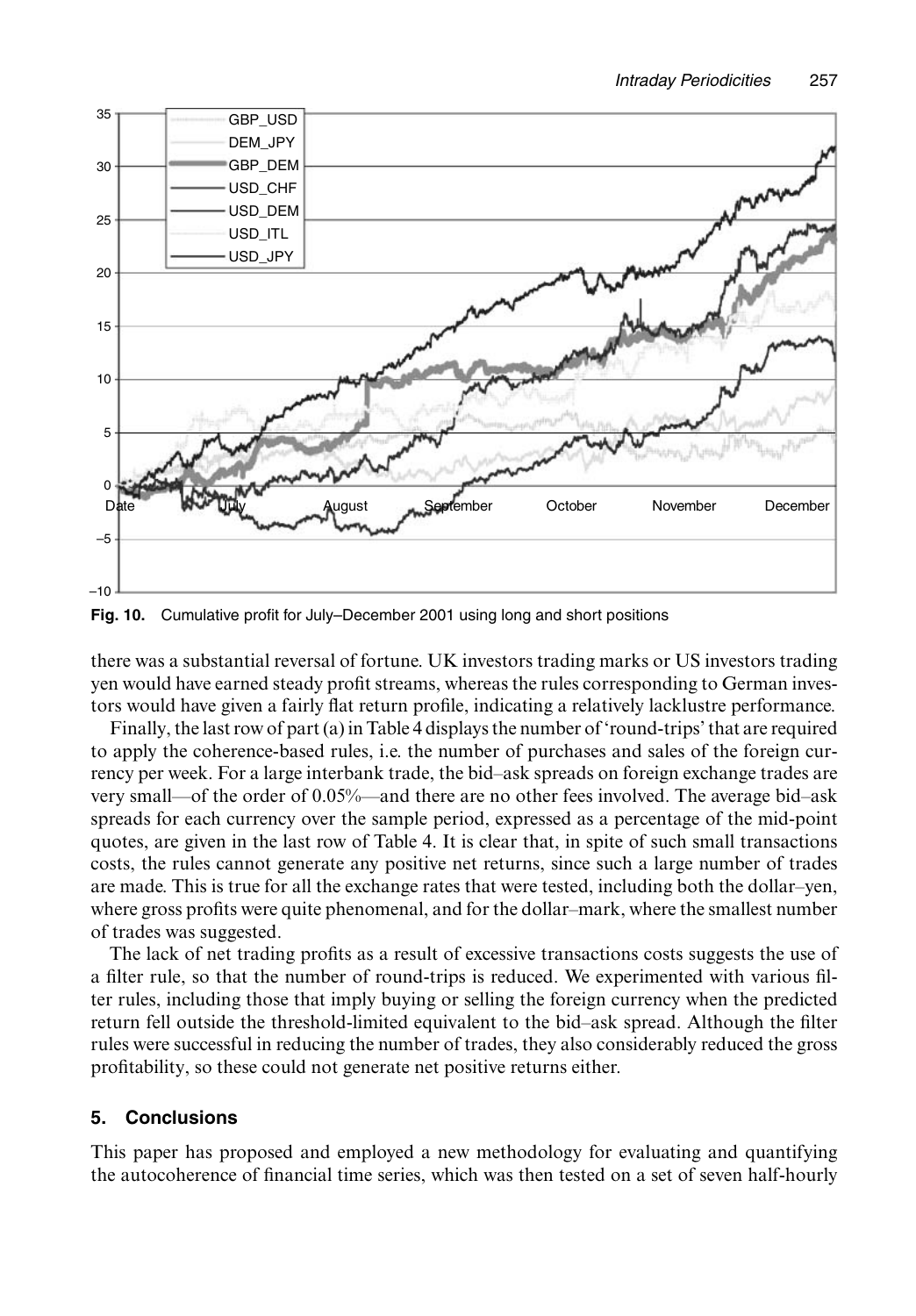exchange rate returns. Significant coherence for at least one frequency across frames was revealed for all series. Overall we find the signal coherence to be maximal at the 15-h, 12-h and especially 8-h frequencies. In the last case, this may be attributable to the opening and closing of the world's three financial market time zones.

The mean frame estimate was cleaned by removing all incoherent frequency components, and the remaining estimates were used to generate trading rules based on these most stable cyclical features. The strategies were employed to construct several performance evaluation measures that are commonly used by financial market practitioners. These trading rules could generate in most cases phenomenal gross profits that were statistically significant and showed evidence of significant market timing ability, but the very large number of trades required meant that these were more than wiped out by transaction costs.

Our analysis could be extended and enhanced in various ways. First, in the out-of-sample evaluation, improved trading performance is likely to result from the use of a rolling window of data, where a one-frame-ahead forecast is produced and the trading rule implemented, and then the sample rolled forward by one frame. Second, the use of a 1% significance level cut-off for determining the coherent parts of the signal is somewhat arbitrary, and sensitivity analysis could be conducted to determine the effect on profitability of increasing or reducing this threshold. If this threshold is set too high, then important cycles in the data will not be employed, whereas if it is set too low it is comparable with the effect of including irrelevant regressors in a standard time series regression model used for forecasting.

A third possibility would be an examination of a much longer run of lower frequency data, so that the frequency of transacting would be reduced and potential returns per trade increased to mitigate the effect of the bid–ask spread on profitability. These factors suggest that the profitability that is demonstrated in this paper is probably an understatement of that which is possible if the approach is further refined and optimized. In any case, there are many financial agents who do not require immediacy when making foreign exchange trades. US multinational companies, for example, may desire to reduce their holdings in marks and to increase their holding in pounds, and they may be willing to make the trades at any time in the near future, although the exact time is not of concern to them. Such agents would be forced to incur the transaction costs whenever they trade, and our research suggests that there are better methods for selecting the time to trade than doing so at random. Some large financial institutions (e.g. hedge funds) may be able to trade at much lower transaction costs than the figures that we quote, thus significantly improving net returns. We conjecture that the methodology that is employed in this paper could be a widely applicable tool for market microstructure researchers and statistical arbitrageurs, which will enable them to detect, quantify and rank the various periodic components in financial data better.

# **Acknowledgements**

The authors are grateful for comments from two referees and from the Joint Editor. The usual disclaimer applies.

# **References**

Admati, A. R. and Pfleiderer, P. (1988) A theory of intraday patterns: volume and price variability. *Rev. Finan. Stud.*, **1**, 3–40.

Andersen, T. G. and Bollerslev, T. (1997a) Intraday periodicity and volatility persistence in financial markets. *J. Empir. Finan.*, **4**, 115–158.

Andersen, T. G. and Bollerslev, T. (1997b) Heterogeneous information arrivals and return volatility dynamics: uncovering the long-run in high frequency returns. *J. Finan.*, **52**, 975–1005.